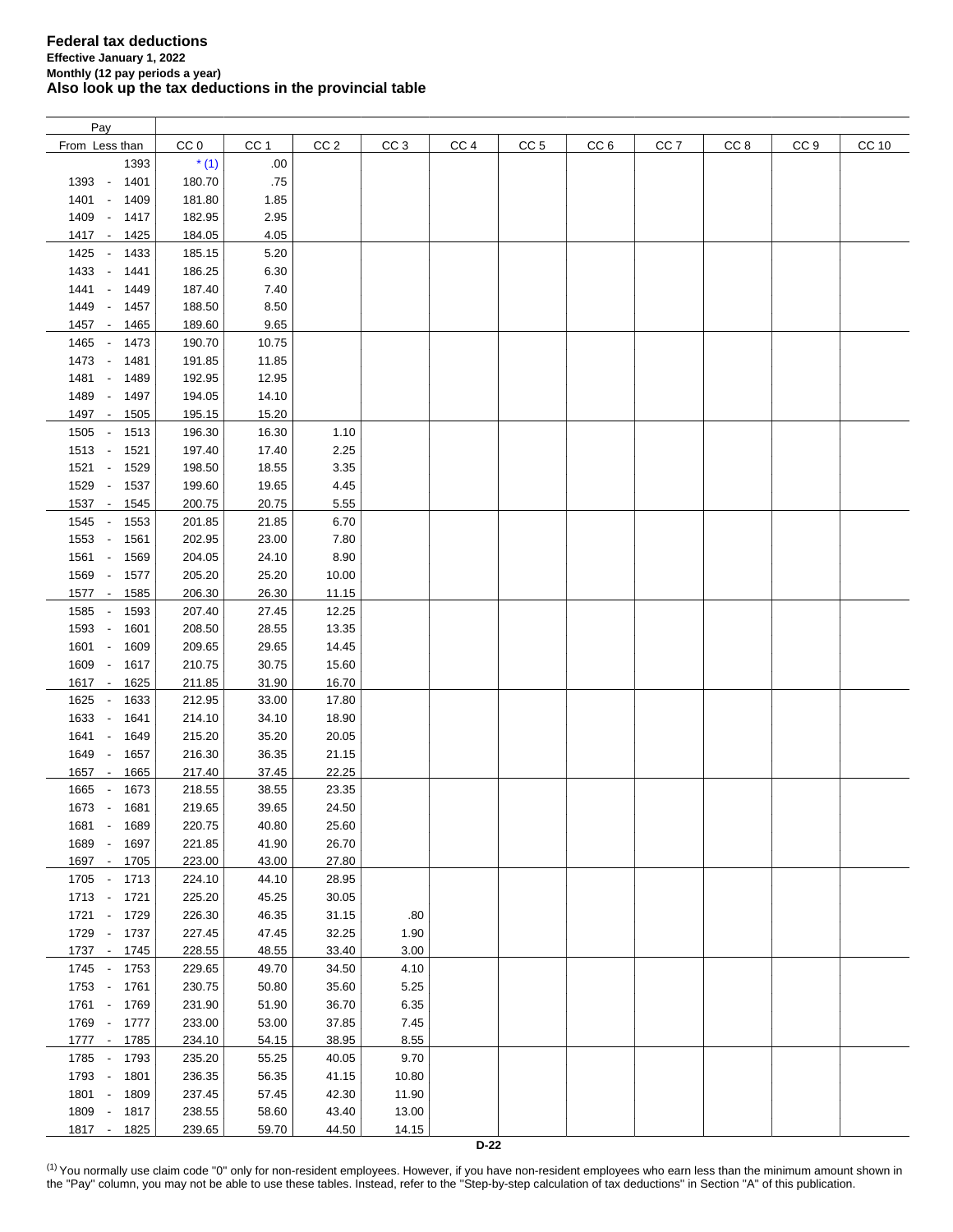| Pay                                      |        |        |                 |                 |        |                 |                 |                 |                 |      |       |
|------------------------------------------|--------|--------|-----------------|-----------------|--------|-----------------|-----------------|-----------------|-----------------|------|-------|
| From Less than                           | CC 0   | CC 1   | CC <sub>2</sub> | CC <sub>3</sub> | CC 4   | CC <sub>5</sub> | CC <sub>6</sub> | CC <sub>7</sub> | CC <sub>8</sub> | CC 9 | CC 10 |
| 1825 -<br>1843                           | 241.50 | 61.50  | 46.30           | 15.95           |        |                 |                 |                 |                 |      |       |
| 1843 -<br>1861                           | 244.00 | 64.00  | 48.80           | 18.45           |        |                 |                 |                 |                 |      |       |
| 1861<br>1879<br>$\overline{\phantom{a}}$ | 246.50 | 66.50  | 51.30           | 20.95           |        |                 |                 |                 |                 |      |       |
| 1879<br>1897<br>$\overline{\phantom{a}}$ | 249.00 | 69.00  | 53.85           | 23.45           |        |                 |                 |                 |                 |      |       |
| 1897<br>1915<br>$\overline{\phantom{a}}$ | 251.50 | 71.50  | 56.35           | 25.95           |        |                 |                 |                 |                 |      |       |
| 1915 -<br>1933                           | 254.00 | 74.00  | 58.85           | 28.45           |        |                 |                 |                 |                 |      |       |
| 1933<br>$\overline{\phantom{a}}$<br>1951 | 256.50 | 76.55  | 61.35           | 30.95           | .60    |                 |                 |                 |                 |      |       |
|                                          |        |        |                 |                 |        |                 |                 |                 |                 |      |       |
| 1951 -<br>1969                           | 259.00 | 79.05  | 63.85           | 33.45           | 3.10   |                 |                 |                 |                 |      |       |
| 1969<br>1987<br>$\sim$                   | 261.50 | 81.55  | 66.35           | 35.95           | 5.60   |                 |                 |                 |                 |      |       |
| 1987<br>2005<br>$\sim$                   | 264.00 | 84.05  | 68.85           | 38.45           | 8.10   |                 |                 |                 |                 |      |       |
| 2005<br>2023                             | 266.50 | 86.55  | 71.35           | 41.00           | 10.60  |                 |                 |                 |                 |      |       |
| 2023<br>2041                             | 269.00 | 89.05  | 73.85           | 43.50           | 13.10  |                 |                 |                 |                 |      |       |
| 2041<br>2059                             | 271.50 | 91.55  | 76.35           | 46.00           | 15.60  |                 |                 |                 |                 |      |       |
| 2059<br>2077                             | 274.00 | 94.05  | 78.85           | 48.50           | 18.10  |                 |                 |                 |                 |      |       |
| 2077 -<br>2095                           | 276.55 | 96.55  | 81.35           | 51.00           | 20.60  |                 |                 |                 |                 |      |       |
| 2095<br>2113<br>$\overline{\phantom{a}}$ | 279.05 | 99.05  | 83.85           | 53.50           | 23.10  |                 |                 |                 |                 |      |       |
| 2113 -<br>2131                           | 281.55 | 101.55 | 86.35           | 56.00           | 25.60  |                 |                 |                 |                 |      |       |
| $2131 -$<br>2149                         | 284.05 | 104.05 | 88.90           | 58.50           | 28.15  |                 |                 |                 |                 |      |       |
| 2149 -<br>2167                           | 286.55 | 106.55 | 91.40           | 61.00           | 30.65  | .25             |                 |                 |                 |      |       |
| 2167 -<br>2185                           | 289.05 | 109.05 | 93.90           | 63.50           | 33.15  | 2.75            |                 |                 |                 |      |       |
| 2185<br>2203<br>$\overline{\phantom{a}}$ | 291.55 | 111.55 | 96.40           | 66.00           | 35.65  | 5.25            |                 |                 |                 |      |       |
| 2203<br>2221<br>$\overline{\phantom{a}}$ | 294.05 | 114.10 | 98.90           | 68.50           | 38.15  | 7.75            |                 |                 |                 |      |       |
| 2221<br>2239                             | 296.55 | 116.60 | 101.40          | 71.00           | 40.65  | 10.25           |                 |                 |                 |      |       |
| 2239<br>2257                             | 299.05 | 119.10 | 103.90          | 73.50           | 43.15  | 12.75           |                 |                 |                 |      |       |
| 2257 -<br>2275                           | 301.55 | 121.60 | 106.40          | 76.00           | 45.65  | 15.25           |                 |                 |                 |      |       |
| 2275<br>2293                             | 304.05 | 124.10 | 108.90          | 78.55           | 48.15  | 17.80           |                 |                 |                 |      |       |
| 2293<br>2311                             | 306.55 | 126.60 | 111.40          | 81.05           | 50.65  | 20.30           |                 |                 |                 |      |       |
| 2311<br>2329                             | 309.05 | 129.10 | 113.90          | 83.55           | 53.15  | 22.80           |                 |                 |                 |      |       |
| 2329<br>2347                             | 311.60 | 131.60 | 116.40          | 86.05           | 55.65  | 25.30           |                 |                 |                 |      |       |
| $\overline{\phantom{a}}$                 |        |        |                 |                 |        |                 |                 |                 |                 |      |       |
| 2347<br>2365                             | 314.10 | 134.10 | 118.90          | 88.55           | 58.15  | 27.80           |                 |                 |                 |      |       |
| 2365<br>2383<br>$\overline{\phantom{a}}$ | 316.60 | 136.60 | 121.40          | 91.05           | 60.65  | 30.30           |                 |                 |                 |      |       |
| 2383<br>2401<br>$\overline{\phantom{a}}$ | 319.10 | 139.10 | 123.90          | 93.55           | 63.15  | 32.80           | 2.40            |                 |                 |      |       |
| 2401<br>2419<br>$\overline{\phantom{a}}$ | 321.60 | 141.60 | 126.45          | 96.05           | 65.70  | 35.30           | 4.95            |                 |                 |      |       |
| 2419<br>2437<br>$\overline{\phantom{a}}$ | 324.10 | 144.10 | 128.95          | 98.55           | 68.20  | 37.80           | 7.45            |                 |                 |      |       |
| 2437<br>2455<br>$\overline{\phantom{a}}$ | 326.60 | 146.60 | 131.45          | 101.05          | 70.70  | 40.30           | 9.95            |                 |                 |      |       |
| 2455<br>2473                             | 329.10 | 149.10 | 133.95          | 103.55          | 73.20  | 42.80           | 12.45           |                 |                 |      |       |
| 2473 -<br>2491                           | 331.60 | 151.65 | 136.45          | 106.05          | 75.70  | 45.30           | 14.95           |                 |                 |      |       |
| 2491<br>$\overline{\phantom{a}}$<br>2509 | 334.10 | 154.15 | 138.95          | 108.55          | 78.20  | 47.80           | 17.45           |                 |                 |      |       |
| 2527<br>2509                             | 336.60 | 156.65 | 141.45          | 111.05          | 80.70  | 50.30           | 19.95           |                 |                 |      |       |
| 2527<br>2545<br>$\overline{\phantom{a}}$ | 339.10 | 159.15 | 143.95          | 113.60          | 83.20  | 52.85           | 22.45           |                 |                 |      |       |
| 2545<br>2563                             | 341.60 | 161.65 | 146.45          | 116.10          | 85.70  | 55.35           | 24.95           |                 |                 |      |       |
| 2563<br>2581<br>$\overline{\phantom{a}}$ | 344.10 | 164.15 | 148.95          | 118.60          | 88.20  | 57.85           | 27.45           |                 |                 |      |       |
| 2581<br>2599<br>$\overline{\phantom{a}}$ | 346.60 | 166.65 | 151.45          | 121.10          | 90.70  | 60.35           | 29.95           |                 |                 |      |       |
| 2599<br>$\overline{\phantom{a}}$<br>2617 | 349.15 | 169.15 | 153.95          | 123.60          | 93.20  | 62.85           | 32.45           | 2.10            |                 |      |       |
| 2617 -<br>2635                           | 351.65 | 171.65 | 156.45          | 126.10          | 95.70  | 65.35           | 34.95           | 4.60            |                 |      |       |
| 2635<br>2653                             | 354.15 | 174.15 | 158.95          | 128.60          | 98.20  | 67.85           | 37.45           | 7.10            |                 |      |       |
| 2653<br>2671<br>$\overline{\phantom{a}}$ | 356.65 | 176.65 | 161.45          | 131.10          | 100.70 | 70.35           | 39.95           | 9.60            |                 |      |       |
| 2671<br>2689<br>$\overline{\phantom{a}}$ | 359.15 | 179.15 | 164.00          | 133.60          | 103.25 | 72.85           | 42.50           | 12.10           |                 |      |       |
| 2689<br>2707                             | 361.65 | 181.65 | 166.50          | 136.10          | 105.75 | 75.35           | 45.00           | 14.60           |                 |      |       |
| 2707 -<br>2725                           | 364.15 | 184.15 | 169.00          | 138.60          | 108.25 | 77.85           | 47.50           | 17.10           |                 |      |       |
| 2725 -<br>2743                           | 366.65 | 186.70 | 171.50          | 141.10          | 110.75 | 80.35           | 50.00           | 19.60           |                 |      |       |
| 2743 -<br>2761                           | 369.15 | 189.20 | 174.00          | 143.60          | 113.25 | 82.85           | 52.50           | 22.10           |                 |      |       |
| 2761 -<br>2779                           | 371.65 | 191.70 | 176.50          | 146.10          | 115.75 | 85.35           | 55.00           | 24.60           |                 |      |       |
| 2779 -<br>2797                           | 374.15 | 194.20 | 179.00          | 148.60          | 118.25 | 87.85           | 57.50           | 27.10           |                 |      |       |
|                                          |        |        |                 |                 |        |                 |                 |                 |                 |      |       |
| 2797 -<br>2815                           | 376.65 | 196.70 | 181.50          | 151.15          | 120.75 | 90.40           | 60.00           | 29.65           |                 |      |       |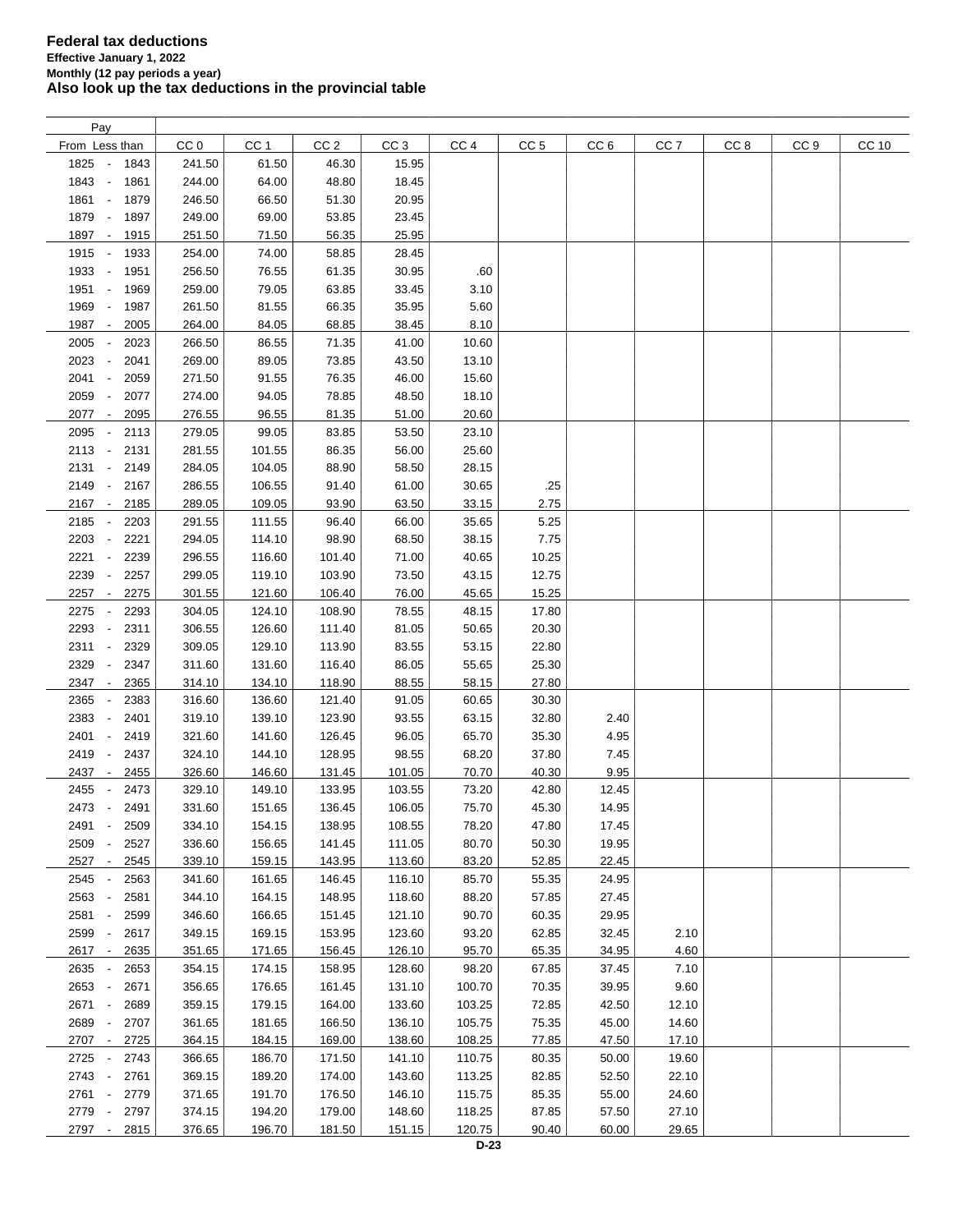| Pay                                      |                 |                 |                 |                 |                 |                 |                 |                 |                 |                 |              |
|------------------------------------------|-----------------|-----------------|-----------------|-----------------|-----------------|-----------------|-----------------|-----------------|-----------------|-----------------|--------------|
| From Less than                           | CC <sub>0</sub> | CC <sub>1</sub> | CC <sub>2</sub> | CC <sub>3</sub> | CC <sub>4</sub> | CC <sub>5</sub> | CC <sub>6</sub> | CC <sub>7</sub> | CC <sub>8</sub> | CC <sub>9</sub> | <b>CC 10</b> |
| 2815<br>2849<br>$\overline{\phantom{a}}$ | 380.30          | 200.30          | 185.10          | 154.75          | 124.35          | 94.00           | 63.60           | 33.25           | 2.85            |                 |              |
| 2849<br>2883<br>$\overline{\phantom{a}}$ | 385.00          | 205.05          | 189.85          | 159.45          | 129.10          | 98.70           | 68.35           | 37.95           | 7.60            |                 |              |
| 2883<br>2917                             | 389.75          | 209.75          | 194.60          | 164.20          | 133.85          | 103.45          | 73.10           | 42.70           | 12.35           |                 |              |
| 2917<br>2951<br>$\overline{\phantom{a}}$ | 394.45          | 214.50          | 199.30          | 168.95          | 138.55          | 108.20          | 77.80           | 47.45           | 17.05           |                 |              |
| 2951<br>2985<br>$\overline{\phantom{a}}$ | 399.20          | 219.20          | 204.05          | 173.65          | 143.30          | 112.90          | 82.55           | 52.15           | 21.80           |                 |              |
| 2985<br>3019                             | 403.90          | 223.95          | 208.75          | 178.40          | 148.00          | 117.65          | 87.25           | 56.90           | 26.50           |                 |              |
| 3019<br>3053<br>$\overline{\phantom{a}}$ | 408.65          | 228.70          | 213.50          | 183.10          | 152.75          | 122.35          | 92.00           | 61.60           | 31.25           | .85             |              |
|                                          |                 |                 |                 |                 |                 |                 |                 |                 |                 |                 |              |
| 3053<br>3087<br>$\overline{\phantom{a}}$ | 413.40          | 233.40          | 218.20          | 187.85          | 157.45          | 127.10          | 96.70           | 66.35           | 35.95           | 5.60            |              |
| 3087<br>$\blacksquare$<br>3121           | 418.10          | 238.15          | 222.95          | 192.55          | 162.20          | 131.80          | 101.45          | 71.05           | 40.70           | 10.30           |              |
| 3121<br>3155<br>$\sim$                   | 422.85          | 242.85          | 227.70          | 197.30          | 166.95          | 136.55          | 106.20          | 75.80           | 45.45           | 15.05           |              |
| 3155<br>3189<br>$\overline{\phantom{a}}$ | 427.55          | 247.60          | 232.40          | 202.05          | 171.65          | 141.30          | 110.90          | 80.55           | 50.15           | 19.80           |              |
| 3189<br>3223<br>$\overline{\phantom{a}}$ | 432.30          | 252.30          | 237.15          | 206.75          | 176.40          | 146.00          | 115.65          | 85.25           | 54.90           | 24.50           |              |
| 3223<br>3257<br>$\overline{\phantom{a}}$ | 437.05          | 257.05          | 241.85          | 211.50          | 181.10          | 150.75          | 120.35          | 90.00           | 59.60           | 29.25           |              |
| 3257<br>3291<br>$\overline{\phantom{a}}$ | 441.75          | 261.80          | 246.60          | 216.20          | 185.85          | 155.45          | 125.10          | 94.70           | 64.35           | 33.95           | 3.60         |
| 3291<br>3325<br>$\overline{\phantom{a}}$ | 446.50          | 266.50          | 251.30          | 220.95          | 190.55          | 160.20          | 129.80          | 99.45           | 69.05           | 38.70           | 8.30         |
| 3325<br>3359                             | 451.20          | 271.25          | 256.05          | 225.65          | 195.30          | 164.90          | 134.55          | 104.15          | 73.80           | 43.40           | 13.05        |
| 3359<br>3393<br>$\overline{\phantom{a}}$ | 455.95          | 275.95          | 260.80          | 230.40          | 200.05          | 169.65          | 139.30          | 108.90          | 78.55           | 48.15           | 17.80        |
| 3393<br>3427<br>$\overline{\phantom{a}}$ | 460.65          | 280.70          | 265.50          | 235.15          | 204.75          | 174.40          | 144.00          | 113.65          | 83.25           | 52.90           | 22.50        |
| 3427<br>$\overline{\phantom{a}}$<br>3461 | 465.40          | 285.40          | 270.25          | 239.85          | 209.50          | 179.10          | 148.75          | 118.35          | 88.00           | 57.60           | 27.25        |
| 3461<br>3495<br>$\overline{\phantom{a}}$ | 470.15          | 290.15          | 274.95          | 244.60          | 214.20          | 183.85          | 153.45          | 123.10          | 92.70           | 62.35           | 31.95        |
| 3495<br>3529<br>$\overline{\phantom{a}}$ | 474.85          | 294.90          | 279.70          | 249.30          | 218.95          | 188.55          | 158.20          | 127.80          | 97.45           | 67.05           | 36.70        |
| 3529<br>3563<br>$\overline{\phantom{a}}$ | 479.60          | 299.60          | 284.40          | 254.05          | 223.65          | 193.30          | 162.90          | 132.55          | 102.15          | 71.80           | 41.40        |
| 3563<br>3597<br>$\overline{\phantom{a}}$ | 484.30          | 304.35          | 289.15          | 258.80          | 228.40          | 198.05          | 167.65          | 137.30          | 106.90          | 76.55           | 46.15        |
| 3597<br>3631<br>$\overline{\phantom{a}}$ | 489.05          | 309.05          | 293.90          | 263.50          | 233.15          | 202.75          | 172.40          | 142.00          | 111.65          | 81.25           | 50.90        |
| 3631<br>3665<br>$\overline{\phantom{a}}$ | 493.75          | 313.80          | 298.60          | 268.25          | 237.85          | 207.50          | 177.10          | 146.75          | 116.35          | 86.00           | 55.60        |
| 3665<br>3699                             | 498.50          | 318.50          | 303.35          | 272.95          | 242.60          | 212.20          | 181.85          | 151.45          | 121.10          | 90.70           | 60.35        |
| 3699<br>3733                             | 503.25          | 323.25          | 308.05          | 277.70          | 247.30          | 216.95          | 186.55          | 156.20          | 125.80          | 95.45           | 65.05        |
|                                          |                 |                 |                 |                 |                 |                 |                 |                 |                 |                 |              |
| 3733<br>3767<br>$\overline{\phantom{a}}$ | 507.95          | 328.00          | 312.80          | 282.40          | 252.05          | 221.65          | 191.30          | 160.90          | 130.55          | 100.15          | 69.80        |
| 3767<br>3801<br>$\overline{\phantom{a}}$ | 512.70          | 332.70          | 317.50          | 287.15          | 256.75          | 226.40          | 196.00          | 165.65          | 135.25          | 104.90          | 74.50        |
| 3801<br>3835<br>$\overline{\phantom{a}}$ | 517.40          | 337.45          | 322.25          | 291.90          | 261.50          | 231.15          | 200.75          | 170.40          | 140.00          | 109.65          | 79.25        |
| 3835<br>3869<br>$\overline{\phantom{a}}$ | 522.15          | 342.15          | 327.00          | 296.60          | 266.25          | 235.85          | 205.50          | 175.10          | 144.75          | 114.35          | 84.00        |
| 3869<br>3903<br>$\overline{\phantom{a}}$ | 526.85          | 346.90          | 331.70          | 301.35          | 270.95          | 240.60          | 210.20          | 179.85          | 149.45          | 119.10          | 88.70        |
| 3903<br>3937<br>$\overline{\phantom{a}}$ | 531.60          | 351.65          | 336.45          | 306.05          | 275.70          | 245.30          | 214.95          | 184.55          | 154.20          | 123.80          | 93.45        |
| 3937<br>3971<br>$\overline{\phantom{a}}$ | 536.35          | 356.35          | 341.15          | 310.80          | 280.40          | 250.05          | 219.65          | 189.30          | 158.90          | 128.55          | 98.15        |
| 3971<br>4005<br>$\overline{\phantom{a}}$ | 541.05          | 361.10          | 345.90          | 315.50          | 285.15          | 254.75          | 224.40          | 194.00          | 163.65          | 133.25          | 102.90       |
| 4005<br>4039                             | 545.80          | 365.80          | 350.60          | 320.25          | 289.85          | 259.50          | 229.10          | 198.75          | 168.35          | 138.00          | 107.60       |
| 4039<br>4073<br>$\overline{\phantom{a}}$ | 550.50          | 370.55          | 355.35          | 325.00          | 294.60          | 264.25          | 233.85          | 203.50          | 173.10          | 142.75          | 112.35       |
| 4073 -<br>4107                           | 555.25          | 375.25          | 360.10          | 329.70          | 299.35          | 268.95          | 238.60          | 208.20          | 177.85          | 147.45          | 117.10       |
| 4107 -<br>4141                           | 559.95          | 380.00          | 364.80          | 334.45          | 304.05          | 273.70          | 243.30          | 212.95          | 182.55          | 152.20          | 121.80       |
| 4141 -<br>4175                           | 564.70          | 384.75          | 369.55          | 339.15          | 308.80          | 278.40          | 248.05          | 217.65          | 187.30          | 156.90          | 126.55       |
| 4175<br>4209<br>$\overline{\phantom{a}}$ | 569.90          | 389.95          | 374.75          | 344.35          | 314.00          | 283.60          | 253.25          | 222.85          | 192.50          | 162.10          | 131.75       |
| 4209<br>4243<br>$\overline{\phantom{a}}$ | 576.50          | 396.55          | 381.35          | 350.95          | 320.60          | 290.20          | 259.85          | 229.45          | 199.10          | 168.70          | 138.35       |
| 4243<br>4277<br>$\overline{\phantom{a}}$ | 583.10          | 403.15          | 387.95          | 357.55          | 327.20          | 296.80          | 266.45          | 236.05          | 205.70          | 175.30          | 144.95       |
| 4277<br>$\overline{\phantom{a}}$<br>4311 | 589.70          | 409.75          | 394.55          | 364.15          | 333.80          | 303.40          | 273.05          | 242.65          | 212.30          | 181.90          | 151.55       |
| 4311<br>4345<br>$\sim$                   | 596.30          | 416.35          | 401.15          | 370.75          | 340.40          | 310.00          | 279.65          | 249.25          | 218.90          | 188.50          | 158.15       |
| 4345<br>4379<br>$\overline{\phantom{a}}$ | 602.90          | 422.90          | 407.75          | 377.35          | 347.00          | 316.60          | 286.25          | 255.85          | 225.50          | 195.10          | 164.75       |
| 4379<br>4413<br>$\overline{\phantom{a}}$ | 609.50          | 429.50          | 414.35          | 383.95          | 353.60          | 323.20          | 292.85          | 262.45          | 232.10          | 201.70          | 171.35       |
| 4413<br>4447<br>$\overline{\phantom{a}}$ | 616.10          | 436.10          | 420.95          | 390.55          | 360.20          | 329.80          | 299.45          | 269.05          | 238.70          | 208.30          | 177.95       |
| 4447<br>4481<br>$\overline{\phantom{a}}$ | 622.70          | 442.70          | 427.55          | 397.15          | 366.80          | 336.40          | 306.05          | 275.65          | 245.30          | 214.90          | 184.55       |
|                                          |                 |                 |                 |                 |                 |                 |                 |                 |                 |                 |              |
| 4481 -<br>4515                           | 629.30          | 449.30          | 434.15          | 403.75          | 373.40          | 343.00          | 312.65          | 282.25          | 251.90          | 221.50          | 191.15       |
| 4515<br>4549<br>$\overline{\phantom{a}}$ | 635.90          | 455.90          | 440.75          | 410.35          | 380.00          | 349.60          | 319.25          | 288.85          | 258.50          | 228.10          | 197.75       |
| 4549<br>4583                             | 642.50          | 462.50          | 447.35          | 416.95          | 386.60          | 356.20          | 325.85          | 295.45          | 265.10          | 234.70          | 204.35       |
| 4583<br>4617<br>$\overline{\phantom{a}}$ | 649.10          | 469.10          | 453.95          | 423.55          | 393.20          | 362.80          | 332.45          | 302.05          | 271.70          | 241.30          | 210.95       |
| 4617<br>4651<br>$\overline{\phantom{a}}$ | 655.70          | 475.70          | 460.55          | 430.15          | 399.80          | 369.40          | 339.05          | 308.65          | 278.30          | 247.90          | 217.55       |
| 4651 -<br>4685                           | 662.30          | 482.30          | 467.15          | 436.75          | 406.40          | 376.00          | 345.65          | 315.25          | 284.90          | 254.50          | 224.15       |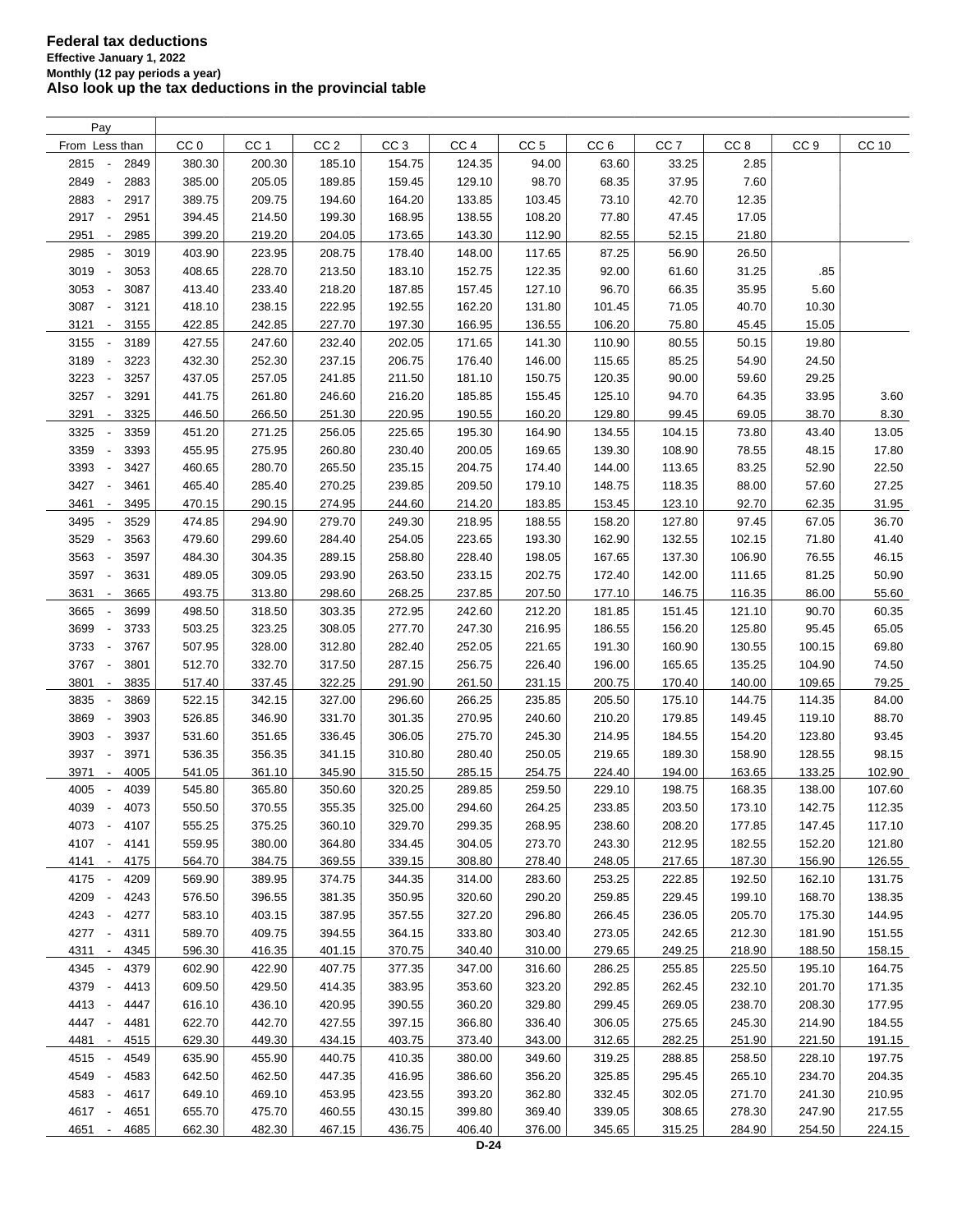| Pay                                      |                 |                  |                 |                 |                  |                 |                 |                 |                 |                 |        |
|------------------------------------------|-----------------|------------------|-----------------|-----------------|------------------|-----------------|-----------------|-----------------|-----------------|-----------------|--------|
| From Less than                           | CC <sub>0</sub> | CC <sub>1</sub>  | CC <sub>2</sub> | CC <sub>3</sub> | CC <sub>4</sub>  | CC <sub>5</sub> | CC <sub>6</sub> | CC <sub>7</sub> | CC <sub>8</sub> | CC <sub>9</sub> | CC 10  |
| 4685<br>4737<br>$\overline{\phantom{a}}$ | 670.65          | 490.65           | 475.45          | 445.10          | 414.70           | 384.35          | 353.95          | 323.60          | 293.20          | 262.85          | 232.45 |
| 4737<br>4789<br>$\sim$                   | 680.75          | 500.75           | 485.55          | 455.20          | 424.80           | 394.45          | 364.05          | 333.70          | 303.30          | 272.95          | 242.55 |
| 4789<br>4841<br>$\overline{\phantom{a}}$ | 690.80          | 510.85           | 495.65          | 465.30          | 434.90           | 404.55          | 374.15          | 343.80          | 313.40          | 283.05          | 252.65 |
| 4841<br>4893<br>$\overline{\phantom{a}}$ | 700.90          | 520.95           | 505.75          | 475.35          | 445.00           | 414.60          | 384.25          | 353.85          | 323.50          | 293.10          | 262.75 |
| 4893<br>4945<br>$\overline{\phantom{a}}$ | 711.00          | 531.05           | 515.85          | 485.45          | 455.10           | 424.70          | 394.35          | 363.95          | 333.60          | 303.20          | 272.85 |
| 4945<br>4997<br>$\overline{\phantom{a}}$ | 721.10          | 541.10           | 525.95          | 495.55          | 465.20           | 434.80          | 404.45          | 374.05          | 343.70          | 313.30          | 282.95 |
| 4997<br>5049<br>$\overline{\phantom{a}}$ | 731.20          | 551.20           | 536.05          | 505.65          | 475.30           | 444.90          | 414.55          | 384.15          | 353.80          | 323.40          | 293.05 |
| 5049<br>5101<br>$\overline{\phantom{a}}$ | 741.40          | 561.40           | 546.25          |                 | 485.50           | 455.10          | 424.75          | 394.35          | 364.00          |                 |        |
|                                          |                 | 571.65           |                 | 515.85          |                  |                 |                 |                 |                 | 333.60          | 303.25 |
| 5101<br>5153<br>$\overline{\phantom{a}}$ | 751.60          |                  | 556.45          | 526.10          | 495.70           | 465.35          | 434.95          | 404.60          | 374.20          | 343.85          | 313.45 |
| 5153<br>5205<br>$\overline{\phantom{a}}$ | 761.85          | 581.85           | 566.65          | 536.30          | 505.90           | 475.55          | 445.15          | 414.80          | 384.40          | 354.05          | 323.65 |
| 5205<br>5257                             | 772.05          | 592.05           | 576.90          | 546.50          | 516.15           | 485.75          | 455.40          | 425.00          | 394.65          | 364.25          | 333.90 |
| 5257<br>5309<br>$\overline{\phantom{a}}$ | 782.25          | 602.30           | 587.10          | 556.70          | 526.35           | 495.95          | 465.60          | 435.20          | 404.85          | 374.45          | 344.10 |
| 5309<br>5361<br>$\overline{\phantom{a}}$ | 792.45          | 612.50           | 597.30          | 566.95          | 536.55           | 506.20          | 475.80          | 445.45          | 415.05          | 384.70          | 354.30 |
| 5361<br>5413                             | 802.70          | 622.70           | 607.55          | 577.15          | 546.80           | 516.40          | 486.05          | 455.65          | 425.30          | 394.90          | 364.55 |
| 5413<br>5465<br>$\overline{\phantom{a}}$ | 813.15          | 633.20           | 618.00          | 587.65          | 557.25           | 526.90          | 496.50          | 466.15          | 435.75          | 405.40          | 375.00 |
| 5465<br>5517<br>$\overline{\phantom{a}}$ | 823.85          | 643.85           | 628.65          | 598.30          | 567.90           | 537.55          | 507.15          | 476.80          | 446.40          | 416.05          | 385.65 |
| 5517<br>5569<br>$\overline{\phantom{a}}$ | 834.50          | 654.50           | 639.35          | 608.95          | 578.60           | 548.20          | 517.85          | 487.45          | 457.10          | 426.70          | 396.35 |
| 5569<br>5621<br>$\overline{\phantom{a}}$ | 845.15          | 665.15           | 650.00          | 619.60          | 589.25           | 558.85          | 528.50          | 498.10          | 467.75          | 437.35          | 407.00 |
| 5621<br>5673<br>$\blacksquare$           | 855.80          | 675.85           | 660.65          | 630.25          | 599.90           | 569.50          | 539.15          | 508.75          | 478.40          | 448.00          | 417.65 |
| 5673<br>5725<br>$\overline{\phantom{a}}$ | 866.45          | 686.50           | 671.30          | 640.95          | 610.55           | 580.20          | 549.80          | 519.45          | 489.05          | 458.70          | 428.30 |
| 5725<br>5777<br>$\overline{\phantom{a}}$ | 877.15          | 697.15           | 681.95          | 651.60          | 621.20           | 590.85          | 560.45          | 530.10          | 499.70          | 469.35          | 438.95 |
| 5777<br>5829<br>$\overline{\phantom{a}}$ | 887.80          | 707.80           | 692.65          | 662.25          | 631.90           | 601.50          | 571.15          | 540.75          | 510.40          | 480.00          | 449.65 |
| 5829<br>5881                             | 898.45          | 718.45           | 703.30          | 672.90          | 642.55           | 612.15          | 581.80          | 551.40          | 521.05          | 490.65          | 460.30 |
| 5881<br>5933<br>÷,                       | 909.10          | 729.15           | 713.95          | 683.55          | 653.20           | 622.80          | 592.45          | 562.05          | 531.70          | 501.30          | 470.95 |
| 5933<br>5985<br>$\overline{\phantom{a}}$ | 919.75          | 739.80           | 724.60          | 694.25          | 663.85           | 633.50          | 603.10          | 572.75          | 542.35          | 512.00          | 481.60 |
| 5985<br>6037                             | 930.45          | 750.45           | 735.25          | 704.90          | 674.50           | 644.15          | 613.75          | 583.40          | 553.00          | 522.65          | 492.25 |
| 6037<br>6089<br>$\overline{\phantom{a}}$ | 941.10          | 761.10           | 745.95          | 715.55          | 685.20           | 654.80          | 624.45          | 594.05          | 563.70          | 533.30          | 502.95 |
| 6089<br>6141<br>$\overline{\phantom{a}}$ | 951.75          | 771.75           | 756.60          | 726.20          | 695.85           | 665.45          | 635.10          | 604.70          | 574.35          | 543.95          | 513.60 |
| 6141<br>6193<br>$\overline{\phantom{a}}$ | 962.40          | 782.45           | 767.25          | 736.85          | 706.50           | 676.10          | 645.75          | 615.35          | 585.00          | 554.60          | 524.25 |
| 6193<br>6245<br>$\overline{\phantom{a}}$ | 973.05          | 793.10           | 777.90          | 747.55          | 717.15           | 686.80          | 656.40          | 626.05          | 595.65          | 565.30          | 534.90 |
| 6245<br>6297<br>$\overline{\phantom{a}}$ | 983.75          | 803.75           | 788.55          | 758.20          | 727.80           | 697.45          | 667.05          | 636.70          | 606.30          | 575.95          | 545.55 |
| 6297<br>$\overline{\phantom{a}}$<br>6349 | 994.40          | 814.40           | 799.25          | 768.85          | 738.50           | 708.10          | 677.75          | 647.35          | 617.00          | 586.60          | 556.25 |
| 6349<br>6401<br>$\overline{\phantom{a}}$ | 1005.05         | 825.05           | 809.90          | 779.50          | 749.15           | 718.75          | 688.40          | 658.00          | 627.65          | 597.25          | 566.90 |
| 6401<br>6453<br>$\overline{\phantom{a}}$ | 1015.70         | 835.75           | 820.55          | 790.15          | 759.80           | 729.40          | 699.05          | 668.65          | 638.30          | 607.90          | 577.55 |
| 6453<br>6505<br>$\overline{\phantom{a}}$ | 1026.35         | 846.40           | 831.20          | 800.85          | 770.45           | 740.10          | 709.70          | 679.35          | 648.95          | 618.60          | 588.20 |
| 6505<br>6557                             | 1037.05         | 857.05           | 841.85          | 811.50          | 781.10           | 750.75          | 720.35          | 690.00          | 659.60          | 629.25          | 598.85 |
| 6557 -<br>6609                           | 1047.70         | 867.70           | 852.55          | 822.15          | 791.80           | 761.40          | 731.05          | 700.65          | 670.30          | 639.90          | 609.55 |
| 6609<br>$\overline{\phantom{a}}$<br>6661 | 1058.35         | 878.35           | 863.20          | 832.80          | 802.45           | 772.05          | 741.70          | 711.30          | 680.95          | 650.55          | 620.20 |
| 6661<br>6713<br>$\overline{\phantom{a}}$ | 1069.00         | 889.05           | 873.85          | 843.45          | 813.10           | 782.70          | 752.35          | 721.95          | 691.60          | 661.20          | 630.85 |
| 6713<br>6765<br>$\sim$                   | 1079.65         | 899.70           | 884.50          | 854.15          | 823.75           | 793.40          | 763.00          | 732.65          | 702.25          | 671.90          | 641.50 |
| 6765<br>6817<br>$\sim$                   | 1090.35         | 910.35           | 895.15          | 864.80          | 834.40           | 804.05          | 773.65          | 743.30          | 712.90          | 682.55          | 652.15 |
| 6817 -<br>6869                           | 1101.00         | 921.00           | 905.85          | 875.45          | 845.10           | 814.70          | 784.35          | 753.95          | 723.60          | 693.20          | 662.85 |
| 6869 -<br>6921                           | 1111.65         | 931.65           | 916.50          | 886.10          | 855.75           | 825.35          | 795.00          | 764.60          | 734.25          | 703.85          | 673.50 |
| 6921<br>6973<br>$\overline{\phantom{a}}$ | 1122.30         | 942.35           | 927.15          | 896.75          | 866.40           | 836.00          | 805.65          | 775.25          | 744.90          | 714.50          | 684.15 |
| 6973 -<br>7025                           | 1132.95         | 953.00           | 937.80          | 907.45          | 877.05           | 846.70          | 816.30          | 785.95          | 755.55          | 725.20          | 694.80 |
| 7025 -<br>7077                           | 1143.65         | 963.65           | 948.45          | 918.10          | 887.70           | 857.35          | 826.95          | 796.60          | 766.20          | 735.85          | 705.45 |
|                                          |                 |                  |                 |                 |                  |                 |                 |                 |                 |                 |        |
| 7077 -<br>7129<br>7181                   | 1154.30         | 974.30<br>984.95 | 959.15          | 928.75          | 898.40<br>909.05 | 868.00          | 837.65          | 807.25          | 776.90          | 746.50          | 716.15 |
| 7129 -                                   | 1164.95         |                  | 969.80          | 939.40          |                  | 878.65          | 848.30          | 817.90          | 787.55          | 757.15          | 726.80 |
| 7181 -<br>7233                           | 1175.60         | 995.65           | 980.45          | 950.05          | 919.70           | 889.30          | 858.95          | 828.55          | 798.20          | 767.80          | 737.45 |
| 7233 -<br>7285                           | 1186.25         | 1006.30          | 991.10          | 960.75          | 930.35           | 900.00          | 869.60          | 839.25          | 808.85          | 778.50          | 748.10 |
| 7285<br>7337<br>$\overline{\phantom{a}}$ | 1196.95         | 1016.95          | 1001.75         | 971.40          | 941.00           | 910.65          | 880.25          | 849.90          | 819.50          | 789.15          | 758.75 |
| 7337<br>7389<br>$\overline{\phantom{a}}$ | 1207.60         | 1027.60          | 1012.45         | 982.05          | 951.70           | 921.30          | 890.95          | 860.55          | 830.20          | 799.80          | 769.45 |
| 7389<br>7441<br>$\overline{\phantom{a}}$ | 1218.25         | 1038.25          | 1023.10         | 992.70          | 962.35           | 931.95          | 901.60          | 871.20          | 840.85          | 810.45          | 780.10 |
| 7441<br>$\overline{\phantom{a}}$<br>7493 | 1228.90         | 1048.95          | 1033.75         | 1003.35         | 973.00           | 942.60          | 912.25          | 881.85          | 851.50          | 821.10          | 790.75 |
| 7493 -<br>7545                           | 1239.55         | 1059.60          | 1044.40         | 1014.05         | 983.65           | 953.30          | 922.90          | 892.55          | 862.15          | 831.80          | 801.40 |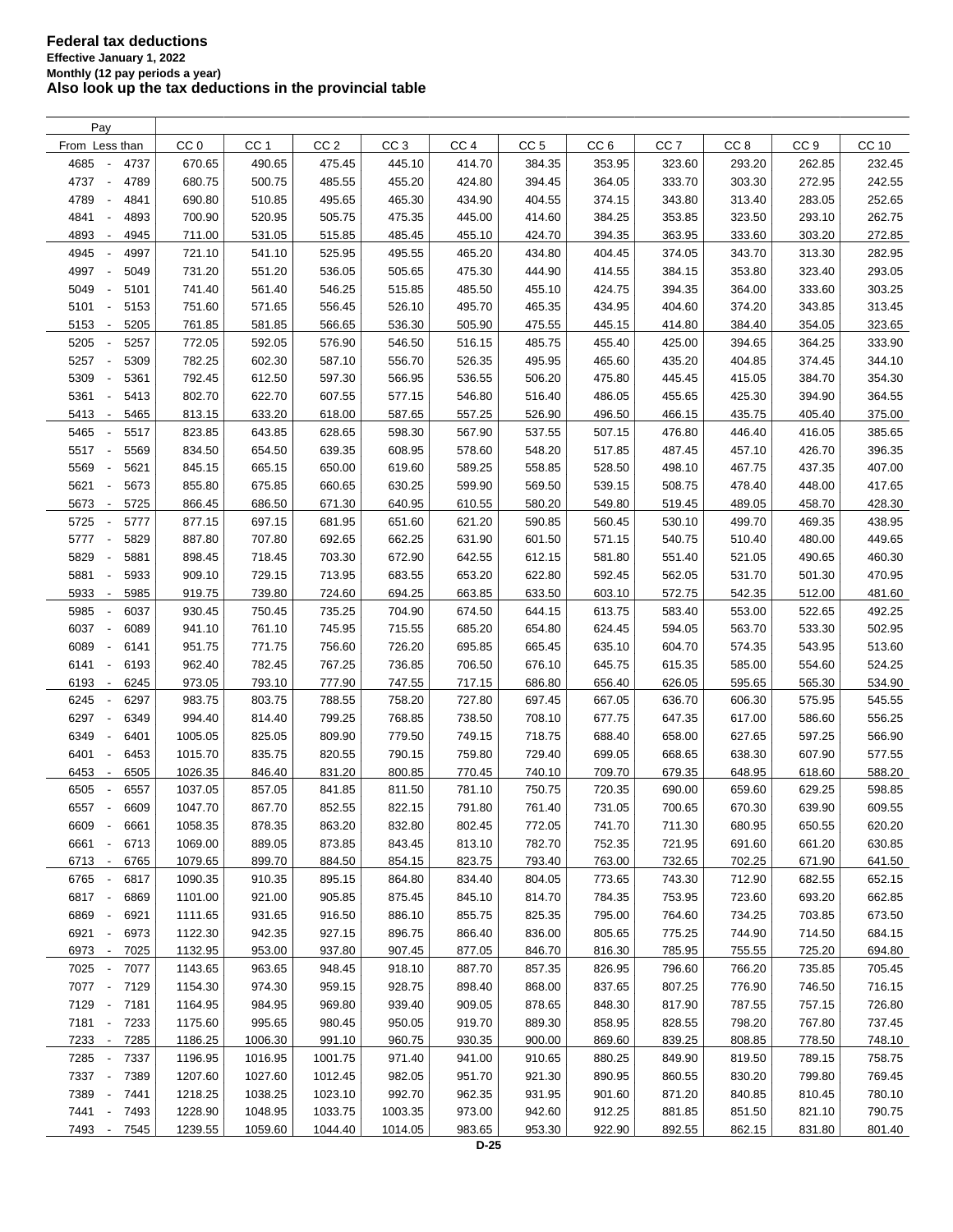| Pay                                      |                 |                 |                 |                 |                 |                    |                 |                 |                 |                 |         |
|------------------------------------------|-----------------|-----------------|-----------------|-----------------|-----------------|--------------------|-----------------|-----------------|-----------------|-----------------|---------|
| From Less than                           | CC <sub>0</sub> | CC <sub>1</sub> | CC <sub>2</sub> | CC <sub>3</sub> | CC <sub>4</sub> | CC <sub>5</sub>    | CC <sub>6</sub> | CC <sub>7</sub> | CC <sub>8</sub> | CC <sub>9</sub> | CC 10   |
| 7545<br>7615<br>$\overline{\phantom{a}}$ | 1252.05         | 1072.10         | 1056.90         | 1026.55         | 996.15          | 965.80             | 935.40          | 905.05          | 874.65          | 844.30          | 813.90  |
| 7615<br>7685<br>$\overline{\phantom{a}}$ | 1266.40         | 1086.45         | 1071.25         | 1040.90         | 1010.50         | 980.15             | 949.75          | 919.40          | 889.00          | 858.65          | 828.25  |
| 7685<br>7755<br>$\overline{\phantom{a}}$ | 1280.75         | 1100.80         | 1085.60         | 1055.25         | 1024.85         | 994.50             | 964.10          | 933.75          | 903.35          | 873.00          | 842.60  |
| 7755<br>7825<br>$\overline{\phantom{a}}$ | 1295.10         | 1115.15         | 1099.95         | 1069.60         | 1039.20         | 1008.85            | 978.45          | 948.10          | 917.70          | 887.35          | 856.95  |
| 7825<br>7895<br>$\overline{\phantom{a}}$ | 1309.45         | 1129.50         | 1114.30         | 1083.95         | 1053.55         | 1023.20            | 992.80          | 962.45          | 932.05          | 901.70          | 871.30  |
| 7895<br>7965<br>$\overline{\phantom{a}}$ | 1323.80         | 1143.85         | 1128.65         | 1098.30         | 1067.90         | 1037.55            | 1007.15         | 976.80          | 946.40          | 916.05          | 885.65  |
| 7965<br>8035<br>$\overline{\phantom{a}}$ | 1338.15         | 1158.20         | 1143.00         | 1112.65         | 1082.25         | 1051.90            | 1021.50         | 991.15          | 960.75          | 930.40          | 900.00  |
| 8035<br>8105<br>$\overline{\phantom{a}}$ | 1352.50         | 1172.55         | 1157.35         | 1127.00         | 1096.60         | 1066.25            | 1035.85         | 1005.50         | 975.10          | 944.75          | 914.35  |
| 8105<br>8175<br>$\overline{\phantom{a}}$ | 1366.85         | 1186.90         | 1171.70         | 1141.35         | 1110.95         | 1080.60            | 1050.20         | 1019.85         | 989.45          | 959.10          | 928.70  |
| 8175<br>8245<br>$\overline{\phantom{a}}$ | 1381.20         | 1201.25         | 1186.05         | 1155.70         | 1125.30         | 1094.95            | 1064.55         | 1034.20         | 1003.80         | 973.45          | 943.05  |
| 8245<br>8315<br>$\overline{\phantom{a}}$ | 1395.55         | 1215.60         | 1200.40         | 1170.05         | 1139.65         | 1109.30            | 1078.90         | 1048.55         | 1018.15         | 987.80          | 957.40  |
| 8315<br>8385<br>$\overline{\phantom{a}}$ | 1409.90         | 1229.95         | 1214.75         | 1184.40         | 1154.00         | 1123.65            | 1093.25         | 1062.90         | 1032.50         | 1002.15         | 971.75  |
| 8385<br>8455<br>$\overline{\phantom{a}}$ | 1427.30         | 1247.30         | 1232.15         | 1201.75         | 1171.40         | 1141.00            | 1110.65         | 1080.25         | 1049.90         | 1019.50         | 989.15  |
| 8455<br>8525<br>$\overline{\phantom{a}}$ | 1445.50         | 1265.50         | 1250.35         | 1219.95         | 1189.60         | 1159.20            | 1128.85         | 1098.45         | 1068.10         | 1037.70         | 1007.35 |
| 8525<br>8595<br>$\overline{\phantom{a}}$ | 1463.70         | 1283.70         | 1268.55         | 1238.15         | 1207.80         | 1177.40            | 1147.05         | 1116.65         | 1086.30         | 1055.90         | 1025.55 |
| 8595<br>8665                             | 1481.90         | 1301.90         | 1286.75         | 1256.35         | 1226.00         | 1195.60            | 1165.25         | 1134.85         | 1104.50         | 1074.10         | 1043.75 |
| 8735<br>$\overline{\phantom{a}}$         |                 | 1320.10         | 1304.95         | 1274.55         | 1244.20         |                    | 1183.45         |                 | 1122.70         | 1092.30         |         |
| 8665<br>8805<br>$\overline{\phantom{a}}$ | 1500.10         |                 |                 | 1292.75         | 1262.40         | 1213.80<br>1232.00 |                 | 1153.05         |                 |                 | 1061.95 |
| 8735                                     | 1518.30         | 1338.30         | 1323.15         |                 |                 |                    | 1201.65         | 1171.25         | 1140.90         | 1110.50         | 1080.15 |
| 8805<br>8875<br>$\overline{\phantom{a}}$ | 1536.50         | 1356.50         | 1341.35         | 1310.95         | 1280.60         | 1250.20            | 1219.85         | 1189.45         | 1159.10         | 1128.70         | 1098.35 |
| 8875<br>8945<br>$\overline{\phantom{a}}$ | 1554.70         | 1374.70         | 1359.55         | 1329.15         | 1298.80         | 1268.40            | 1238.05         | 1207.65         | 1177.30         | 1146.90         | 1116.55 |
| 8945<br>9015<br>$\overline{\phantom{a}}$ | 1572.90         | 1392.90         | 1377.75         | 1347.35         | 1317.00         | 1286.60            | 1256.25         | 1225.85         | 1195.50         | 1165.10         | 1134.75 |
| 9015<br>9085<br>$\overline{\phantom{a}}$ | 1591.10         | 1411.10         | 1395.95         | 1365.55         | 1335.20         | 1304.80            | 1274.45         | 1244.05         | 1213.70         | 1183.30         | 1152.95 |
| 9085<br>9155<br>$\overline{\phantom{a}}$ | 1609.30         | 1429.30         | 1414.15         | 1383.75         | 1353.40         | 1323.00            | 1292.65         | 1262.25         | 1231.90         | 1201.50         | 1171.15 |
| 9155<br>9225<br>$\overline{\phantom{a}}$ | 1627.50         | 1447.50         | 1432.35         | 1401.95         | 1371.60         | 1341.20            | 1310.85         | 1280.45         | 1250.10         | 1219.70         | 1189.35 |
| 9225<br>9295<br>$\overline{\phantom{a}}$ | 1645.70         | 1465.70         | 1450.55         | 1420.15         | 1389.80         | 1359.40            | 1329.05         | 1298.65         | 1268.30         | 1237.90         | 1207.55 |
| 9295<br>9365<br>Ĭ.                       | 1663.90         | 1483.90         | 1468.75         | 1438.35         | 1408.00         | 1377.60            | 1347.25         | 1316.85         | 1286.50         | 1256.10         | 1225.75 |
| 9365<br>9435                             | 1682.10         | 1502.10         | 1486.95         | 1456.55         | 1426.20         | 1395.80            | 1365.45         | 1335.05         | 1304.70         | 1274.30         | 1243.95 |
| 9435<br>9505<br>$\overline{\phantom{a}}$ | 1700.30         | 1520.30         | 1505.15         | 1474.75         | 1444.40         | 1414.00            | 1383.65         | 1353.25         | 1322.90         | 1292.50         | 1262.15 |
| 9505<br>9575<br>$\overline{\phantom{a}}$ | 1718.50         | 1538.50         | 1523.35         | 1492.95         | 1462.60         | 1432.20            | 1401.85         | 1371.45         | 1341.10         | 1310.70         | 1280.35 |
| 9575<br>9645<br>$\overline{\phantom{a}}$ | 1736.70         | 1556.70         | 1541.55         | 1511.15         | 1480.80         | 1450.40            | 1420.05         | 1389.65         | 1359.30         | 1328.90         | 1298.55 |
| 9645<br>9715<br>$\overline{\phantom{a}}$ | 1754.90         | 1574.90         | 1559.75         | 1529.35         | 1499.00         | 1468.60            | 1438.25         | 1407.85         | 1377.50         | 1347.10         | 1316.75 |
| 9715<br>9785<br>$\overline{\phantom{a}}$ | 1773.10         | 1593.10         | 1577.95         | 1547.55         | 1517.20         | 1486.80            | 1456.45         | 1426.05         | 1395.70         | 1365.30         | 1334.95 |
| 9785<br>9855<br>$\overline{\phantom{a}}$ | 1791.30         | 1611.30         | 1596.15         | 1565.75         | 1535.40         | 1505.00            | 1474.65         | 1444.25         | 1413.90         | 1383.50         | 1353.15 |
| 9855<br>9925<br>$\overline{\phantom{a}}$ | 1809.50         | 1629.50         | 1614.35         | 1583.95         | 1553.60         | 1523.20            | 1492.85         | 1462.45         | 1432.10         | 1401.70         | 1371.35 |
| 9925<br>9995<br>$\overline{\phantom{a}}$ | 1827.70         | 1647.70         | 1632.55         | 1602.15         | 1571.80         | 1541.40            | 1511.05         | 1480.65         | 1450.30         | 1419.90         | 1389.55 |
| 9995<br>$-10065$                         | 1845.90         | 1665.90         | 1650.75         | 1620.35         | 1590.00         | 1559.60            | 1529.25         | 1498.85         | 1468.50         | 1438.10         | 1407.75 |
| 10065 - 10135                            | 1864.10         | 1684.10         | 1668.95         | 1638.55         | 1608.20         | 1577.80            | 1547.45         | 1517.05         | 1486.70         | 1456.30         | 1425.95 |
| 10135 - 10205                            | 1882.30         | 1702.30         | 1687.15         | 1656.75         | 1626.40         | 1596.00            | 1565.65         | 1535.25         | 1504.90         | 1474.50         | 1444.15 |
| 10205<br>- 10275                         | 1900.50         | 1720.50         | 1705.35         | 1674.95         | 1644.60         | 1614.20            | 1583.85         | 1553.45         | 1523.10         | 1492.70         | 1462.35 |
| 10275<br>$-10345$                        | 1918.70         | 1738.70         | 1723.55         | 1693.15         | 1662.80         | 1632.40            | 1602.05         | 1571.65         | 1541.30         | 1510.90         | 1480.55 |
| 10345<br>$-10415$                        | 1936.90         | 1756.90         | 1741.75         | 1711.35         | 1681.00         | 1650.60            | 1620.25         | 1589.85         | 1559.50         | 1529.10         | 1498.75 |
| 10415<br>- 10485                         | 1955.10         | 1775.10         | 1759.95         | 1729.55         | 1699.20         | 1668.80            | 1638.45         | 1608.05         | 1577.70         | 1547.30         | 1516.95 |
| 10485<br>$-10555$                        | 1973.30         | 1793.30         | 1778.15         | 1747.75         | 1717.40         | 1687.00            | 1656.65         | 1626.25         | 1595.90         | 1565.50         | 1535.15 |
| 10555<br>- 10625                         | 1991.50         | 1811.50         | 1796.35         | 1765.95         | 1735.60         | 1705.20            | 1674.85         | 1644.45         | 1614.10         | 1583.70         | 1553.35 |
| 10625 - 10695                            | 2009.70         | 1829.70         | 1814.55         | 1784.15         | 1753.80         | 1723.40            | 1693.05         | 1662.65         | 1632.30         | 1601.90         | 1571.55 |
| 10695<br>$-10765$                        | 2027.90         | 1847.90         | 1832.75         | 1802.35         | 1772.00         | 1741.60            | 1711.25         | 1680.85         | 1650.50         | 1620.10         | 1589.75 |
| $-10835$<br>10765                        | 2046.10         | 1866.10         | 1850.95         | 1820.55         | 1790.20         | 1759.80            | 1729.45         | 1699.05         | 1668.70         | 1638.30         | 1607.95 |
| 10835 - 10905                            | 2064.30         | 1884.30         | 1869.15         | 1838.75         | 1808.40         | 1778.00            | 1747.65         | 1717.25         | 1686.90         | 1656.50         | 1626.15 |
| 10905 - 10975                            | 2082.50         | 1902.50         | 1887.35         | 1856.95         | 1826.60         | 1796.20            | 1765.85         | 1735.45         | 1705.10         | 1674.70         | 1644.35 |
| 10975 - 11045                            | 2100.70         | 1920.70         | 1905.55         | 1875.15         | 1844.80         | 1814.40            | 1784.05         | 1753.65         | 1723.30         | 1692.90         | 1662.55 |
| 11045 - 11115                            | 2118.90         | 1938.90         | 1923.75         | 1893.35         | 1863.00         | 1832.60            | 1802.25         | 1771.85         | 1741.50         | 1711.10         | 1680.75 |
| 11115 - 11185                            | 2137.10         | 1957.10         | 1941.95         | 1911.55         | 1881.20         | 1850.80            | 1820.45         | 1790.05         | 1759.70         | 1729.30         | 1698.95 |
| 11185 - 11255                            | 2155.30         | 1975.30         | 1960.15         | 1929.75         | 1899.40         | 1869.00            | 1838.65         | 1808.25         | 1777.90         | 1747.50         | 1717.15 |
| 11255 - 11325                            | 2173.50         | 1993.50         | 1978.35         | 1947.95         | 1917.60         | 1887.20            | 1856.85         | 1826.45         | 1796.10         | 1765.70         | 1735.35 |
| 11325 - 11395                            | 2191.70         | 2011.70         | 1996.55         | 1966.15         | 1935.80         | 1905.40            | 1875.05         | 1844.65         | 1814.30         | 1783.90         | 1753.55 |
|                                          |                 |                 |                 |                 |                 |                    |                 |                 |                 |                 |         |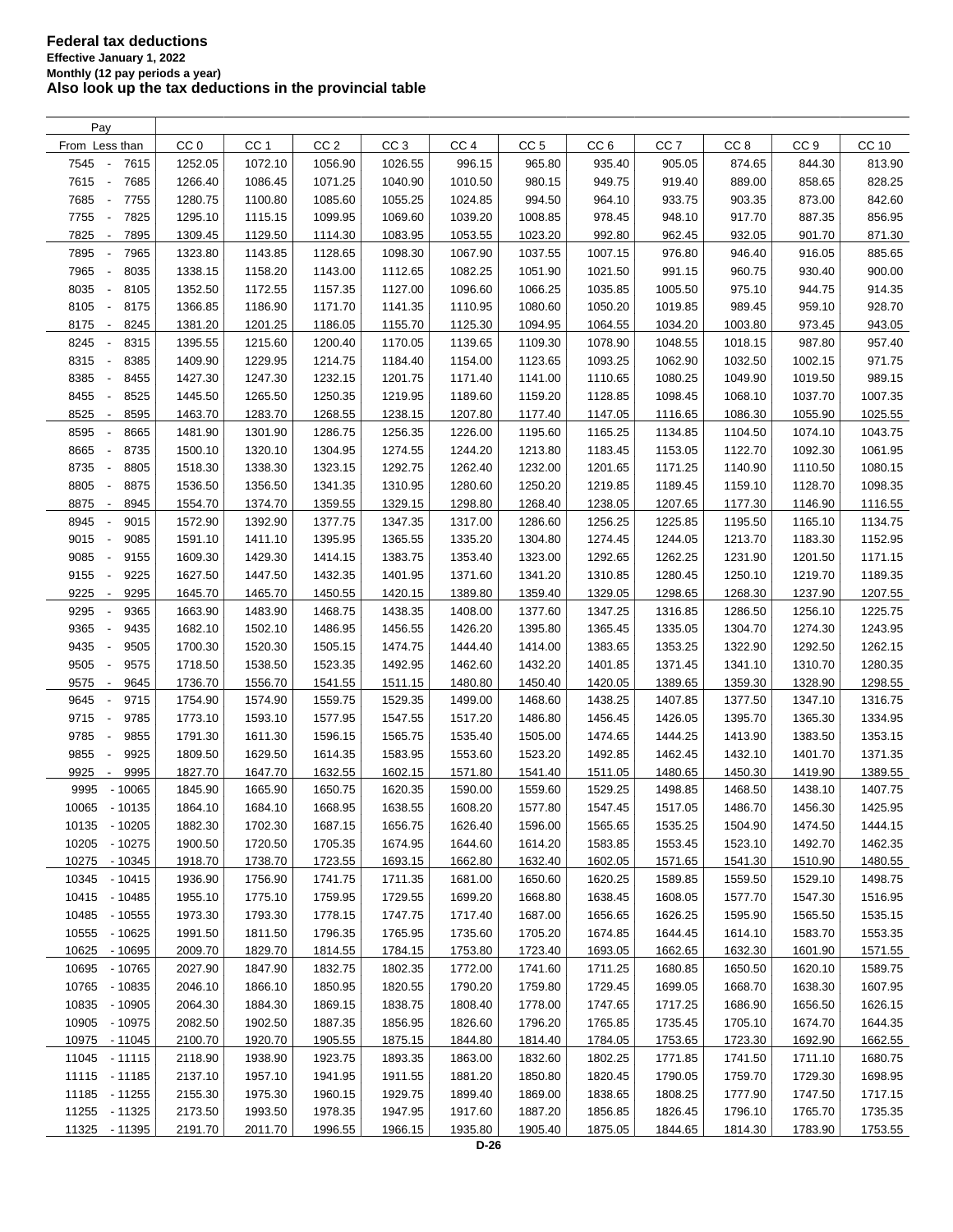| Pay               |                 |                 |                 |                 |                 |                 |                 |                 |                 |                 |         |
|-------------------|-----------------|-----------------|-----------------|-----------------|-----------------|-----------------|-----------------|-----------------|-----------------|-----------------|---------|
| From Less than    | CC <sub>0</sub> | CC <sub>1</sub> | CC <sub>2</sub> | CC <sub>3</sub> | CC <sub>4</sub> | CC <sub>5</sub> | CC <sub>6</sub> | CC <sub>7</sub> | CC <sub>8</sub> | CC <sub>9</sub> | CC 10   |
| 11395 - 11491     | 2213.25         | 2033.30         | 2018.10         | 1987.75         | 1957.35         | 1927.00         | 1896.60         | 1866.25         | 1835.85         | 1805.50         | 1775.10 |
| 11491 - 11587     | 2238.25         | 2058.25         | 2043.05         | 2012.70         | 1982.30         | 1951.95         | 1921.55         | 1891.20         | 1860.80         | 1830.45         | 1800.05 |
| 11587 - 11683     | 2263.20         | 2083.20         | 2068.05         | 2037.65         | 2007.30         | 1976.90         | 1946.55         | 1916.15         | 1885.80         | 1855.40         | 1825.05 |
| 11683<br>- 11779  | 2288.15         | 2108.15         | 2093.00         | 2062.60         | 2032.25         | 2001.85         | 1971.50         | 1941.10         | 1910.75         | 1880.35         | 1850.00 |
| 11779<br>- 11875  | 2313.10         | 2133.15         | 2117.95         | 2087.55         | 2057.20         | 2026.80         | 1996.45         | 1966.05         | 1935.70         | 1905.30         | 1874.95 |
| 11875<br>- 11971  | 2338.05         | 2158.10         | 2142.90         | 2112.55         | 2082.15         | 2051.80         | 2021.40         | 1991.05         | 1960.65         | 1930.30         | 1899.90 |
|                   |                 |                 |                 |                 |                 |                 |                 |                 |                 |                 | 1924.85 |
| 11971<br>$-12067$ | 2363.05         | 2183.05         | 2167.85         | 2137.50         | 2107.10         | 2076.75         | 2046.35         | 2016.00         | 1985.60         | 1955.25         |         |
| 12067<br>- 12163  | 2388.00         | 2208.00         | 2192.85         | 2162.45         | 2132.10         | 2101.70         | 2071.35         | 2040.95         | 2010.60         | 1980.20         | 1949.85 |
| 12163<br>- 12259  | 2412.95         | 2232.95         | 2217.80         | 2187.40         | 2157.05         | 2126.65         | 2096.30         | 2065.90         | 2035.55         | 2005.15         | 1974.80 |
| 12259<br>$-12355$ | 2437.90         | 2257.95         | 2242.75         | 2212.35         | 2182.00         | 2151.60         | 2121.25         | 2090.85         | 2060.50         | 2030.10         | 1999.75 |
| 12355<br>$-12451$ | 2462.85         | 2282.90         | 2267.70         | 2237.35         | 2206.95         | 2176.60         | 2146.20         | 2115.85         | 2085.45         | 2055.10         | 2024.70 |
| 12451<br>- 12547  | 2487.85         | 2307.85         | 2292.65         | 2262.30         | 2231.90         | 2201.55         | 2171.15         | 2140.80         | 2110.40         | 2080.05         | 2049.65 |
| 12547 - 12643     | 2512.80         | 2332.80         | 2317.65         | 2287.25         | 2256.90         | 2226.50         | 2196.15         | 2165.75         | 2135.40         | 2105.00         | 2074.65 |
| 12643<br>- 12739  | 2537.75         | 2357.75         | 2342.60         | 2312.20         | 2281.85         | 2251.45         | 2221.10         | 2190.70         | 2160.35         | 2129.95         | 2099.60 |
| 12739<br>- 12835  | 2562.70         | 2382.75         | 2367.55         | 2337.15         | 2306.80         | 2276.40         | 2246.05         | 2215.65         | 2185.30         | 2154.90         | 2124.55 |
| 12835<br>- 12931  | 2587.65         | 2407.70         | 2392.50         | 2362.15         | 2331.75         | 2301.40         | 2271.00         | 2240.65         | 2210.25         | 2179.90         | 2149.50 |
| 12931<br>$-13027$ | 2612.90         | 2433.00         | 2417.80         | 2387.40         | 2357.05         | 2326.65         | 2296.30         | 2265.90         | 2235.55         | 2205.15         | 2174.80 |
| 13027 - 13123     | 2640.75         | 2461.20         | 2446.00         | 2415.60         | 2385.25         | 2354.85         | 2324.50         | 2294.10         | 2263.75         | 2233.35         | 2203.00 |
| 13123<br>- 13219  | 2668.60         | 2489.40         | 2474.20         | 2443.85         | 2413.45         | 2383.10         | 2352.70         | 2322.35         | 2291.95         | 2261.60         | 2231.20 |
| 13219 - 13315     | 2696.45         | 2517.60         | 2502.40         | 2472.05         | 2441.65         | 2411.30         | 2380.90         | 2350.55         | 2320.15         | 2289.80         | 2259.40 |
| 13315 - 13411     | 2724.30         | 2545.80         | 2530.60         | 2500.25         | 2469.85         | 2439.50         | 2409.10         | 2378.75         | 2348.35         | 2318.00         | 2287.60 |
| 13411<br>$-13507$ | 2752.10         | 2574.00         | 2558.80         | 2528.45         | 2498.05         | 2467.70         | 2437.30         | 2406.95         | 2376.55         | 2346.20         | 2315.80 |
| 13507<br>$-13603$ | 2779.95         | 2602.20         | 2587.05         | 2556.65         | 2526.30         | 2495.90         | 2465.55         | 2435.15         | 2404.80         | 2374.40         | 2344.05 |
| 13603<br>- 13699  | 2807.80         | 2630.40         | 2615.25         | 2584.85         | 2554.50         | 2524.10         | 2493.75         | 2463.35         | 2433.00         | 2402.60         | 2372.25 |
| 13699<br>- 13795  | 2835.65         | 2658.65         | 2643.45         | 2613.05         | 2582.70         | 2552.30         | 2521.95         | 2491.55         | 2461.20         | 2430.80         | 2400.45 |
| 13795<br>- 13891  | 2863.50         | 2686.85         | 2671.65         | 2641.25         | 2610.90         | 2580.50         | 2550.15         | 2519.75         | 2489.40         | 2459.00         | 2428.65 |
| 13891<br>- 13987  | 2891.30         | 2715.05         | 2699.85         | 2669.50         | 2639.10         | 2608.75         | 2578.35         | 2548.00         | 2517.60         | 2487.25         | 2456.85 |
| 13987<br>$-14083$ | 2919.15         | 2743.25         | 2728.05         | 2697.70         | 2667.30         | 2636.95         | 2606.55         | 2576.20         | 2545.80         | 2515.45         | 2485.05 |
| 14083             |                 |                 |                 |                 |                 |                 |                 |                 |                 |                 | 2513.25 |
| $-14179$          | 2947.00         | 2771.45         | 2756.25         | 2725.90         | 2695.50         | 2665.15         | 2634.75         | 2604.40         | 2574.00         | 2543.65         |         |
| 14179<br>- 14275  | 2974.85         | 2799.65         | 2784.45         | 2754.10         | 2723.70         | 2693.35         | 2662.95         | 2632.60         | 2602.20         | 2571.85         | 2541.45 |
| 14275<br>- 14371  | 3002.70         | 2827.85         | 2812.65         | 2782.30         | 2751.90         | 2721.55         | 2691.15         | 2660.80         | 2630.40         | 2600.05         | 2569.65 |
| 14371<br>$-14467$ | 3030.50         | 2856.05         | 2840.90         | 2810.50         | 2780.15         | 2749.75         | 2719.40         | 2689.00         | 2658.65         | 2628.25         | 2597.90 |
| 14467<br>- 14563  | 3058.35         | 2884.25         | 2869.10         | 2838.70         | 2808.35         | 2777.95         | 2747.60         | 2717.20         | 2686.85         | 2656.45         | 2626.10 |
| 14563<br>$-14659$ | 3086.20         | 2912.50         | 2897.30         | 2866.90         | 2836.55         | 2806.15         | 2775.80         | 2745.40         | 2715.05         | 2684.65         | 2654.30 |
| 14659<br>- 14755  | 3114.05         | 2940.70         | 2925.50         | 2895.10         | 2864.75         | 2834.35         | 2804.00         | 2773.60         | 2743.25         | 2712.85         | 2682.50 |
| 14755<br>- 14851  | 3141.90         | 2968.90         | 2953.70         | 2923.35         | 2892.95         | 2862.60         | 2832.20         | 2801.85         | 2771.45         | 2741.10         | 2710.70 |
| 14851 - 14947     | 3169.70         | 2997.10         | 2981.90         | 2951.55         | 2921.15         | 2890.80         | 2860.40         | 2830.05         | 2799.65         | 2769.30         | 2738.90 |
| 14947 - 15043     | 3197.55         | 3025.30         | 3010.10         | 2979.75         | 2949.35         | 2919.00         | 2888.60         | 2858.25         | 2827.85         | 2797.50         | 2767.10 |
| 15043 - 15139     | 3225.40         | 3053.50         | 3038.30         | 3007.95         | 2977.55         | 2947.20         | 2916.80         | 2886.45         | 2856.05         | 2825.70         | 2795.30 |
| 15139 - 15235     | 3253.25         | 3081.70         | 3066.55         | 3036.15         | 3005.80         | 2975.40         | 2945.05         | 2914.65         | 2884.30         | 2853.90         | 2823.55 |
| 15235 - 15331     | 3281.10         | 3109.90         | 3094.75         | 3064.35         | 3034.00         | 3003.60         | 2973.25         | 2942.85         | 2912.50         | 2882.10         | 2851.75 |
| 15331 - 15427     | 3308.90         | 3138.15         | 3122.95         | 3092.55         | 3062.20         | 3031.80         | 3001.45         | 2971.05         | 2940.70         | 2910.30         | 2879.95 |
| 15427 - 15523     | 3336.75         | 3166.35         | 3151.15         | 3120.75         | 3090.40         | 3060.00         | 3029.65         | 2999.25         | 2968.90         | 2938.50         | 2908.15 |
| 15523 - 15619     | 3364.60         | 3194.55         | 3179.35         | 3149.00         | 3118.60         | 3088.25         | 3057.85         | 3027.50         | 2997.10         | 2966.75         | 2936.35 |
| 15619 - 15715     | 3392.45         | 3222.75         | 3207.55         | 3177.20         | 3146.80         | 3116.45         | 3086.05         | 3055.70         | 3025.30         | 2994.95         | 2964.55 |
| 15715 - 15811     | 3420.30         | 3250.95         | 3235.75         | 3205.40         | 3175.00         | 3144.65         | 3114.25         | 3083.90         | 3053.50         | 3023.15         | 2992.75 |
| 15811 - 15907     | 3448.10         | 3279.15         | 3263.95         | 3233.60         | 3203.20         | 3172.85         | 3142.45         | 3112.10         | 3081.70         | 3051.35         | 3020.95 |
| 15907 - 16003     | 3475.95         | 3307.35         | 3292.15         | 3261.80         | 3231.40         | 3201.05         | 3170.65         | 3140.30         | 3109.90         | 3079.55         | 3049.15 |
| 16003 - 16099     | 3503.80         | 3335.55         | 3320.40         | 3290.00         | 3259.65         | 3229.25         | 3198.90         | 3168.50         | 3138.15         | 3107.75         | 3077.40 |
| 16099 - 16195     | 3531.65         | 3363.75         | 3348.60         | 3318.20         | 3287.85         | 3257.45         | 3227.10         | 3196.70         | 3166.35         | 3135.95         | 3105.60 |
| 16195 - 16291     | 3559.50         | 3392.00         | 3376.80         | 3346.40         | 3316.05         | 3285.65         | 3255.30         | 3224.90         | 3194.55         | 3164.15         | 3133.80 |
| 16291 - 16387     | 3587.30         | 3420.20         | 3405.00         | 3374.60         | 3344.25         | 3313.85         | 3283.50         | 3253.10         | 3222.75         | 3192.35         | 3162.00 |
| 16387 - 16483     | 3615.15         | 3448.40         | 3433.20         | 3402.85         | 3372.45         | 3342.10         | 3311.70         | 3281.35         | 3250.95         | 3220.60         | 3190.20 |
| 16483 - 16579     | 3643.00         | 3476.60         | 3461.40         | 3431.05         | 3400.65         | 3370.30         | 3339.90         | 3309.55         | 3279.15         | 3248.80         | 3218.40 |
| 16579 - 16675     | 3670.85         | 3504.80         | 3489.60         | 3459.25         | 3428.85         | 3398.50         | 3368.10         | 3337.75         | 3307.35         | 3277.00         | 3246.60 |
|                   |                 |                 |                 |                 |                 |                 |                 |                 |                 |                 |         |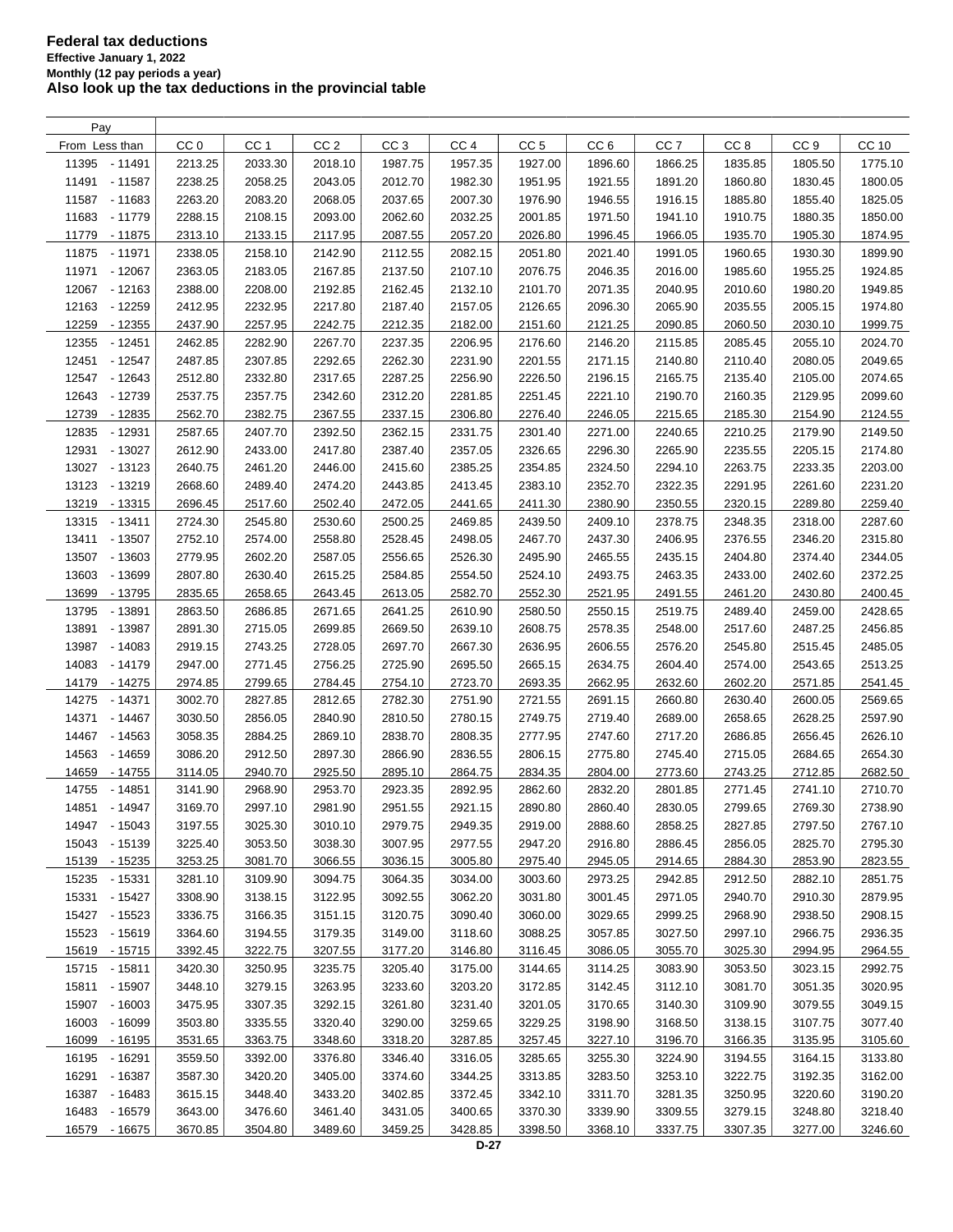| Pay               |                 |                 |                 |                 |                 |                 |                 |                 |                 |                 |         |
|-------------------|-----------------|-----------------|-----------------|-----------------|-----------------|-----------------|-----------------|-----------------|-----------------|-----------------|---------|
| From Less than    | CC <sub>0</sub> | CC <sub>1</sub> | CC <sub>2</sub> | CC <sub>3</sub> | CC <sub>4</sub> | CC <sub>5</sub> | CC <sub>6</sub> | CC <sub>7</sub> | CC <sub>8</sub> | CC <sub>9</sub> | CC 10   |
| 16675<br>$-16811$ | 3704.50         | 3538.90         | 3523.70         | 3493.30         | 3462.95         | 3432.55         | 3402.20         | 3371.80         | 3341.45         | 3311.05         | 3280.70 |
| 16811<br>$-16947$ | 3743.90         | 3578.85         | 3563.65         | 3533.30         | 3502.90         | 3472.55         | 3442.15         | 3411.80         | 3381.40         | 3351.05         | 3320.65 |
| 16947 - 17083     | 3783.35         | 3618.80         | 3603.60         | 3573.25         | 3542.85         | 3512.50         | 3482.10         | 3451.75         | 3421.35         | 3391.00         | 3360.60 |
| 17083<br>- 17219  | 3822.80         | 3658.75         | 3643.55         | 3613.20         | 3582.80         | 3552.45         | 3522.05         | 3491.70         | 3461.30         | 3430.95         | 3400.55 |
| 17219<br>- 17355  | 3862.25         | 3698.70         | 3683.55         | 3653.15         | 3622.80         | 3592.40         | 3562.05         | 3531.65         | 3501.30         | 3470.90         | 3440.55 |
| 17355<br>$-17491$ | 3901.70         | 3738.70         | 3723.50         | 3693.10         | 3662.75         | 3632.35         | 3602.00         | 3571.60         | 3541.25         | 3510.85         | 3480.50 |
| 17491<br>- 17627  | 3941.10         | 3778.65         | 3763.45         | 3733.05         | 3702.70         | 3672.30         | 3641.95         | 3611.55         | 3581.20         | 3550.80         | 3520.45 |
| 17627<br>- 17763  | 3980.55         | 3818.60         | 3803.40         | 3773.05         | 3742.65         | 3712.30         | 3681.90         | 3651.55         | 3621.15         | 3590.80         | 3560.40 |
| 17763<br>- 17899  | 4020.00         | 3858.55         | 3843.35         | 3813.00         | 3782.60         | 3752.25         | 3721.85         | 3691.50         | 3661.10         | 3630.75         | 3600.35 |
| 17899<br>$-18035$ | 4059.45         | 3898.50         | 3883.30         | 3852.95         | 3822.55         | 3792.20         | 3761.80         | 3731.45         | 3701.05         | 3670.70         | 3640.30 |
| 18035<br>$-18171$ | 4098.90         | 3938.45         | 3923.30         | 3892.90         | 3862.55         | 3832.15         | 3801.80         |                 |                 | 3710.65         | 3680.30 |
| 18171             |                 |                 | 3963.25         | 3932.85         |                 | 3872.10         |                 | 3771.40         | 3741.05         |                 |         |
| $-18307$          | 4138.30         | 3978.45         |                 |                 | 3902.50         |                 | 3841.75         | 3811.35         | 3781.00         | 3750.60         | 3720.25 |
| 18307<br>- 18443  | 4177.75         | 4018.40         | 4003.20         | 3972.80         | 3942.45         | 3912.05         | 3881.70         | 3851.30         | 3820.95         | 3790.55         | 3760.20 |
| 18443<br>- 18579  | 4218.65         | 4059.65         | 4044.45         | 4014.10         | 3983.70         | 3953.35         | 3922.95         | 3892.60         | 3862.20         | 3831.85         | 3801.45 |
| 18579<br>- 18715  | 4263.50         | 4104.55         | 4089.35         | 4058.95         | 4028.60         | 3998.20         | 3967.85         | 3937.45         | 3907.10         | 3876.70         | 3846.35 |
| 18715 - 18851     | 4308.40         | 4149.40         | 4134.20         | 4103.85         | 4073.45         | 4043.10         | 4012.70         | 3982.35         | 3951.95         | 3921.60         | 3891.20 |
| 18851<br>$-18987$ | 4353.30         | 4194.30         | 4179.10         | 4148.75         | 4118.35         | 4088.00         | 4057.60         | 4027.25         | 3996.85         | 3966.50         | 3936.10 |
| 18987<br>$-19123$ | 4398.15         | 4239.15         | 4224.00         | 4193.60         | 4163.25         | 4132.85         | 4102.50         | 4072.10         | 4041.75         | 4011.35         | 3981.00 |
| 19123<br>- 19259  | 4443.05         | 4284.05         | 4268.85         | 4238.50         | 4208.10         | 4177.75         | 4147.35         | 4117.00         | 4086.60         | 4056.25         | 4025.85 |
| 19259<br>- 19395  | 4487.90         | 4328.95         | 4313.75         | 4283.35         | 4253.00         | 4222.60         | 4192.25         | 4161.85         | 4131.50         | 4101.10         | 4070.75 |
| 19395<br>- 19531  | 4532.80         | 4373.80         | 4358.60         | 4328.25         | 4297.85         | 4267.50         | 4237.10         | 4206.75         | 4176.35         | 4146.00         | 4115.60 |
| 19531<br>$-19667$ | 4577.70         | 4418.70         | 4403.50         | 4373.15         | 4342.75         | 4312.40         | 4282.00         | 4251.65         | 4221.25         | 4190.90         | 4160.50 |
| 19667<br>$-19803$ | 4622.55         | 4463.55         | 4448.40         | 4418.00         | 4387.65         | 4357.25         | 4326.90         | 4296.50         | 4266.15         | 4235.75         | 4205.40 |
| 19803<br>$-19939$ | 4667.45         | 4508.45         | 4493.25         | 4462.90         | 4432.50         | 4402.15         | 4371.75         | 4341.40         | 4311.00         | 4280.65         | 4250.25 |
| 19939<br>$-20075$ | 4712.30         | 4553.35         | 4538.15         | 4507.75         | 4477.40         | 4447.00         | 4416.65         | 4386.25         | 4355.90         | 4325.50         | 4295.15 |
| 20075<br>$-20211$ | 4757.20         | 4598.20         | 4583.00         | 4552.65         | 4522.25         | 4491.90         | 4461.50         | 4431.15         | 4400.75         | 4370.40         | 4340.00 |
| 20211<br>$-20347$ | 4802.10         | 4643.10         | 4627.90         | 4597.55         | 4567.15         | 4536.80         | 4506.40         | 4476.05         | 4445.65         | 4415.30         | 4384.90 |
| 20347<br>$-20483$ | 4846.95         | 4687.95         | 4672.80         | 4642.40         | 4612.05         | 4581.65         | 4551.30         | 4520.90         | 4490.55         | 4460.15         | 4429.80 |
| 20483<br>$-20619$ | 4891.85         | 4732.85         | 4717.65         | 4687.30         | 4656.90         | 4626.55         | 4596.15         | 4565.80         | 4535.40         | 4505.05         | 4474.65 |
| 20619<br>$-20755$ | 4936.70         | 4777.75         | 4762.55         | 4732.15         | 4701.80         | 4671.40         | 4641.05         | 4610.65         | 4580.30         | 4549.90         | 4519.55 |
| 20755<br>$-20891$ | 4981.60         | 4822.60         | 4807.40         | 4777.05         | 4746.65         | 4716.30         | 4685.90         | 4655.55         | 4625.15         | 4594.80         | 4564.40 |
| 20891<br>$-21027$ | 5026.50         | 4867.50         | 4852.30         | 4821.95         | 4791.55         | 4761.20         | 4730.80         | 4700.45         | 4670.05         | 4639.70         | 4609.30 |
| 21027 - 21163     | 5071.35         | 4912.35         | 4897.20         | 4866.80         | 4836.45         | 4806.05         | 4775.70         | 4745.30         | 4714.95         | 4684.55         | 4654.20 |
| 21163<br>- 21299  | 5116.25         | 4957.25         | 4942.05         | 4911.70         | 4881.30         | 4850.95         | 4820.55         | 4790.20         | 4759.80         | 4729.45         | 4699.05 |
| 21299<br>$-21435$ | 5161.10         | 5002.15         | 4986.95         | 4956.55         | 4926.20         | 4895.80         | 4865.45         | 4835.05         | 4804.70         | 4774.30         | 4743.95 |
| $-21571$<br>21435 | 5206.00         | 5047.00         | 5031.80         | 5001.45         | 4971.05         | 4940.70         | 4910.30         | 4879.95         | 4849.55         | 4819.20         | 4788.80 |
| 21571 - 21707     | 5250.90         | 5091.90         | 5076.70         | 5046.35         | 5015.95         | 4985.60         | 4955.20         | 4924.85         | 4894.45         | 4864.10         | 4833.70 |
| 21707 - 21843     | 5295.75         | 5136.75         | 5121.60         | 5091.20         | 5060.85         | 5030.45         | 5000.10         | 4969.70         | 4939.35         | 4908.95         | 4878.60 |
| 21843 - 21979     | 5340.65         | 5181.65         | 5166.45         | 5136.10         | 5105.70         | 5075.35         | 5044.95         | 5014.60         | 4984.20         | 4953.85         | 4923.45 |
| 21979 - 22115     | 5385.50         | 5226.55         | 5211.35         | 5180.95         | 5150.60         | 5120.20         | 5089.85         | 5059.45         | 5029.10         | 4998.70         | 4968.35 |
| 22115 - 22251     | 5430.40         | 5271.40         | 5256.20         | 5225.85         | 5195.45         | 5165.10         | 5134.70         | 5104.35         | 5073.95         | 5043.60         | 5013.20 |
| 22251<br>$-22387$ | 5475.30         | 5316.30         | 5301.10         | 5270.75         | 5240.35         | 5210.00         | 5179.60         | 5149.25         | 5118.85         | 5088.50         | 5058.10 |
| 22387<br>- 22523  | 5520.15         | 5361.15         | 5346.00         | 5315.60         | 5285.25         | 5254.85         | 5224.50         | 5194.10         | 5163.75         | 5133.35         | 5103.00 |
| 22523<br>$-22659$ | 5565.05         | 5406.05         | 5390.85         | 5360.50         | 5330.10         | 5299.75         | 5269.35         | 5239.00         | 5208.60         | 5178.25         | 5147.85 |
| 22659<br>- 22795  | 5609.90         | 5450.95         | 5435.75         | 5405.35         | 5375.00         | 5344.60         | 5314.25         | 5283.85         | 5253.50         | 5223.10         | 5192.75 |
| 22795 - 22931     | 5654.80         | 5495.80         | 5480.60         | 5450.25         | 5419.85         | 5389.50         | 5359.10         | 5328.75         | 5298.35         | 5268.00         | 5237.60 |
| 22931<br>$-23067$ | 5699.70         | 5540.70         | 5525.50         | 5495.15         | 5464.75         | 5434.40         | 5404.00         | 5373.65         | 5343.25         | 5312.90         | 5282.50 |
| 23067 - 23203     | 5744.55         | 5585.55         | 5570.40         | 5540.00         | 5509.65         | 5479.25         | 5448.90         | 5418.50         | 5388.15         | 5357.75         | 5327.40 |
| 23203 - 23339     | 5789.45         | 5630.45         | 5615.25         | 5584.90         | 5554.50         | 5524.15         | 5493.75         | 5463.40         | 5433.00         | 5402.65         | 5372.25 |
| 23339 - 23475     | 5834.30         | 5675.35         | 5660.15         | 5629.75         | 5599.40         | 5569.00         | 5538.65         | 5508.25         | 5477.90         | 5447.50         | 5417.15 |
| 23475 - 23611     | 5879.20         | 5720.20         | 5705.00         | 5674.65         | 5644.25         | 5613.90         | 5583.50         | 5553.15         | 5522.75         | 5492.40         | 5462.00 |
| 23611 - 23747     | 5924.10         | 5765.10         | 5749.90         | 5719.55         | 5689.15         | 5658.80         | 5628.40         | 5598.05         | 5567.65         | 5537.30         | 5506.90 |
| 23747 - 23883     | 5968.95         | 5809.95         | 5794.80         | 5764.40         | 5734.05         | 5703.65         | 5673.30         | 5642.90         | 5612.55         | 5582.15         | 5551.80 |
| $-24019$<br>23883 | 6013.85         | 5854.85         | 5839.65         | 5809.30         | 5778.90         | 5748.55         | 5718.15         | 5687.80         | 5657.40         | 5627.05         | 5596.65 |
| 24019 - 24155     |                 |                 |                 |                 |                 |                 |                 |                 |                 |                 |         |
|                   | 6058.70         | 5899.75         | 5884.55         | 5854.15         | 5823.80         | 5793.40         | 5763.05         | 5732.65         | 5702.30         | 5671.90         | 5641.55 |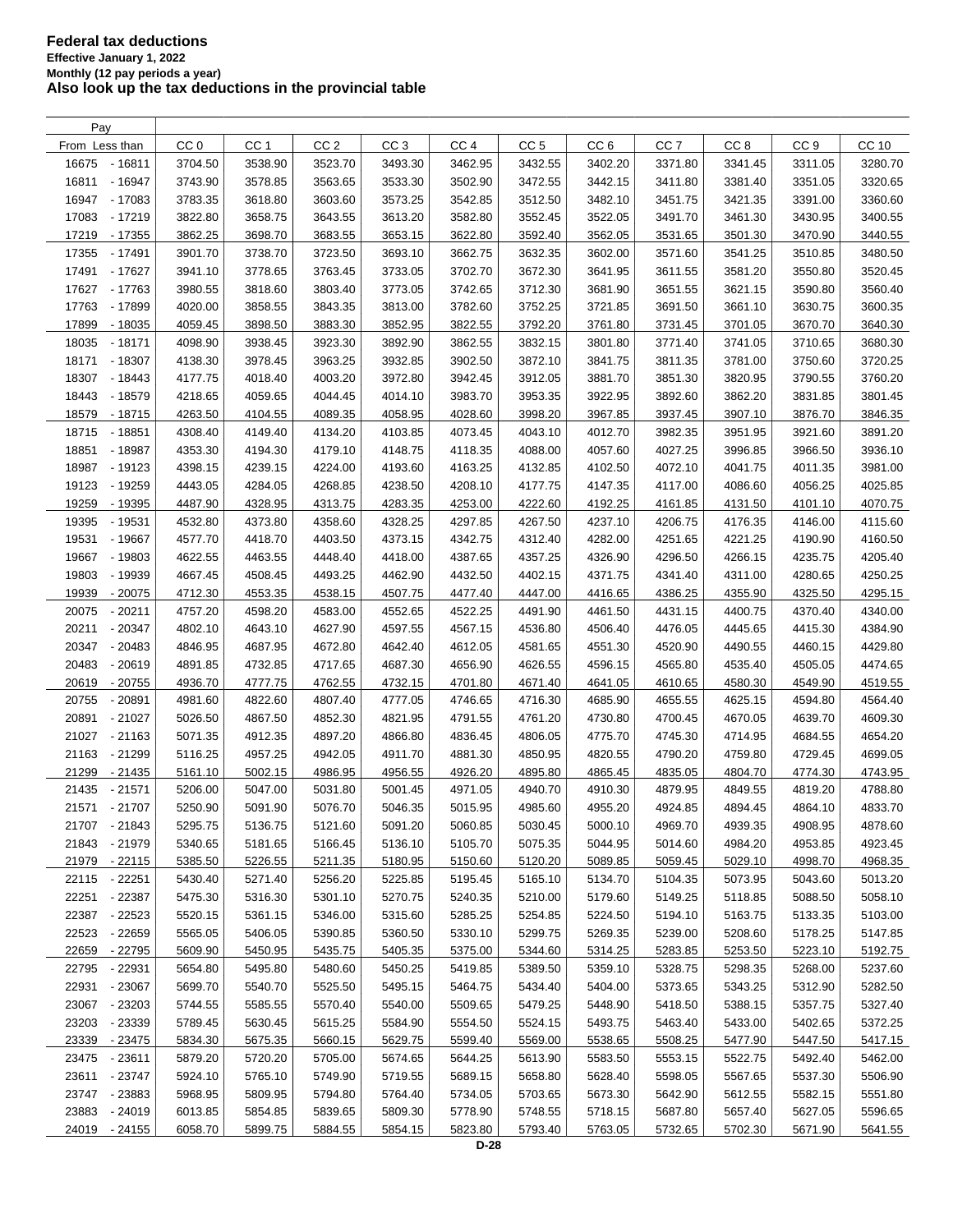| Pay                                      |                 |       |                 |                 |                 |                 |                 |                 |      |                 |              |
|------------------------------------------|-----------------|-------|-----------------|-----------------|-----------------|-----------------|-----------------|-----------------|------|-----------------|--------------|
| From Less than                           | CC <sub>0</sub> | CC 1  | CC <sub>2</sub> | CC <sub>3</sub> | CC <sub>4</sub> | CC <sub>5</sub> | CC <sub>6</sub> | CC <sub>7</sub> | CC 8 | CC <sub>9</sub> | <b>CC 10</b> |
| 1724                                     | $*(1)$          | .00   |                 |                 |                 |                 |                 |                 |      |                 |              |
| 1724 -<br>1732                           | 161.90          | .45   |                 |                 |                 |                 |                 |                 |      |                 |              |
| 1732 -<br>1740                           | 162.60          | 1.20  |                 |                 |                 |                 |                 |                 |      |                 |              |
| 1740 - 1748                              | 163.35          | 1.95  |                 |                 |                 |                 |                 |                 |      |                 |              |
| 1748 -<br>1756                           | 164.10          | 2.70  |                 |                 |                 |                 |                 |                 |      |                 |              |
| 1756 - 1764                              | 164.85          | 3.45  |                 |                 |                 |                 |                 |                 |      |                 |              |
| 1764 - 1772                              | 165.60          | 4.20  |                 |                 |                 |                 |                 |                 |      |                 |              |
|                                          |                 |       |                 |                 |                 |                 |                 |                 |      |                 |              |
| 1772 - 1780                              | 166.35          | 4.95  |                 |                 |                 |                 |                 |                 |      |                 |              |
| 1780 - 1788                              | 167.05          | 5.65  |                 |                 |                 |                 |                 |                 |      |                 |              |
| 1788 - 1796                              | 167.80          | 6.40  |                 |                 |                 |                 |                 |                 |      |                 |              |
| 1796 -<br>1804                           | 168.55          | 7.15  |                 |                 |                 |                 |                 |                 |      |                 |              |
| 1804 -<br>1812                           | 169.30          | 7.90  |                 |                 |                 |                 |                 |                 |      |                 |              |
| 1812 -<br>1820                           | 170.05          | 8.65  |                 |                 |                 |                 |                 |                 |      |                 |              |
| 1820 -<br>1828                           | 170.80          | 9.40  |                 |                 |                 |                 |                 |                 |      |                 |              |
| 1828 -<br>1836                           | 171.55          | 10.10 |                 |                 |                 |                 |                 |                 |      |                 |              |
| 1836 -<br>1844                           | 172.25          | 10.85 |                 |                 |                 |                 |                 |                 |      |                 |              |
| 1844<br>1852<br>$\sim$                   | 173.00          | 11.60 |                 |                 |                 |                 |                 |                 |      |                 |              |
| 1852 -<br>1860                           | 173.75          | 12.35 | .55             |                 |                 |                 |                 |                 |      |                 |              |
| 1860 - 1868                              | 174.50          | 13.10 | 1.30            |                 |                 |                 |                 |                 |      |                 |              |
| 1868 -<br>1876                           | 175.25          | 13.85 | 2.00            |                 |                 |                 |                 |                 |      |                 |              |
| 1876 - 1884                              | 176.00          | 14.55 | 2.75            |                 |                 |                 |                 |                 |      |                 |              |
| 1884<br>$\sim$<br>1892                   | 176.70          | 15.30 | 3.50            |                 |                 |                 |                 |                 |      |                 |              |
| 1892 -<br>1900                           | 177.45          | 16.05 | 4.25            |                 |                 |                 |                 |                 |      |                 |              |
| 1900 -<br>1908                           | 178.20          | 16.80 | 5.00            |                 |                 |                 |                 |                 |      |                 |              |
| 1908 - 1916                              | 178.95          | 17.55 | 5.75            |                 |                 |                 |                 |                 |      |                 |              |
| 1916 -<br>1924                           | 179.70          | 18.30 | 6.45            |                 |                 |                 |                 |                 |      |                 |              |
| 1924 -<br>1932                           | 180.45          | 19.00 | 7.20            |                 |                 |                 |                 |                 |      |                 |              |
| 1932 -<br>1940                           | 181.15          | 19.75 | 7.95            |                 |                 |                 |                 |                 |      |                 |              |
| 1940<br>1948<br>$\overline{\phantom{a}}$ | 181.90          | 20.50 | 8.70            |                 |                 |                 |                 |                 |      |                 |              |
| 1948 -<br>1956                           | 182.65          | 21.25 | 9.45            |                 |                 |                 |                 |                 |      |                 |              |
| 1964<br>1956<br>$\sim$                   | 183.40          | 22.00 | 10.20           |                 |                 |                 |                 |                 |      |                 |              |
| 1964<br>1972<br>$\sim$                   | 184.15          | 22.75 | 10.90           |                 |                 |                 |                 |                 |      |                 |              |
| 1972 -<br>1980                           | 184.90          | 23.45 | 11.65           |                 |                 |                 |                 |                 |      |                 |              |
| $\sim$                                   |                 |       |                 |                 |                 |                 |                 |                 |      |                 |              |
| 1980<br>1988                             | 185.60          | 24.20 | 12.40           |                 |                 |                 |                 |                 |      |                 |              |
| 1988<br>1996<br>$\sim$                   | 186.35          | 24.95 | 13.15           |                 |                 |                 |                 |                 |      |                 |              |
| 1996<br>2004                             | 187.10          | 25.70 | 13.90           |                 |                 |                 |                 |                 |      |                 |              |
| 2004 -<br>2012                           | 187.85          | 26.45 | 14.65           |                 |                 |                 |                 |                 |      |                 |              |
| 2012 -<br>2020                           | 188.60          | 27.20 | 15.35           |                 |                 |                 |                 |                 |      |                 |              |
| 2020 -<br>2028                           | 189.35          | 27.90 | 16.10           |                 |                 |                 |                 |                 |      |                 |              |
| 2028 -<br>2036                           | 190.05          | 28.65 | 16.85           |                 |                 |                 |                 |                 |      |                 |              |
| 2036 -<br>2044                           | 190.80          | 29.40 | 17.60           |                 |                 |                 |                 |                 |      |                 |              |
| 2044 -<br>2052                           | 191.55          | 30.15 | 18.35           |                 |                 |                 |                 |                 |      |                 |              |
| 2052 -<br>2060                           | 192.30          | 30.90 | 19.10           |                 |                 |                 |                 |                 |      |                 |              |
| 2060 -<br>2068                           | 193.05          | 31.65 | 19.80           |                 |                 |                 |                 |                 |      |                 |              |
| 2068 -<br>2076                           | 193.80          | 32.35 | 20.55           |                 |                 |                 |                 |                 |      |                 |              |
| 2076 -<br>2084                           | 194.50          | 33.10 | 21.30           |                 |                 |                 |                 |                 |      |                 |              |
| 2084<br>2092<br>$\sim$                   | 195.25          | 33.85 | 22.05           |                 |                 |                 |                 |                 |      |                 |              |
| 2092 -<br>2100                           | 196.00          | 34.60 | 22.80           |                 |                 |                 |                 |                 |      |                 |              |
| 2100 -<br>2108                           | 196.75          | 35.35 | 23.55           |                 |                 |                 |                 |                 |      |                 |              |
| $2108 -$<br>2116                         | 197.50          | 36.10 | 24.25           | .65             |                 |                 |                 |                 |      |                 |              |
| 2116 - 2124                              | 198.25          | 36.80 | 25.00           | 1.40            |                 |                 |                 |                 |      |                 |              |
| 2124 -<br>2132                           | 198.95          | 37.55 | 25.75           | 2.15            |                 |                 |                 |                 |      |                 |              |
| 2132 -<br>2140                           | 199.70          | 38.30 | 26.50           | 2.90            |                 |                 |                 |                 |      |                 |              |
| 2140 - 2148                              | 200.45          | 39.05 | 27.25           | 3.60            |                 |                 |                 |                 |      |                 |              |
| 2148 - 2156                              | 201.20          | 39.80 | 28.00           | 4.35            |                 |                 |                 |                 |      |                 |              |
|                                          |                 |       |                 |                 | $E-22$          |                 |                 |                 |      |                 |              |

<span id="page-7-0"></span><sup>(1)</sup> You normally use claim code "0" only for non-resident employees. However, if you have non-resident employees who earn less than the minimum amount shown in the "Pay" column, you may not be able to use these tables. Instead, refer to the "Step-by-step calculation of tax deductions" in Section "A" of this publication.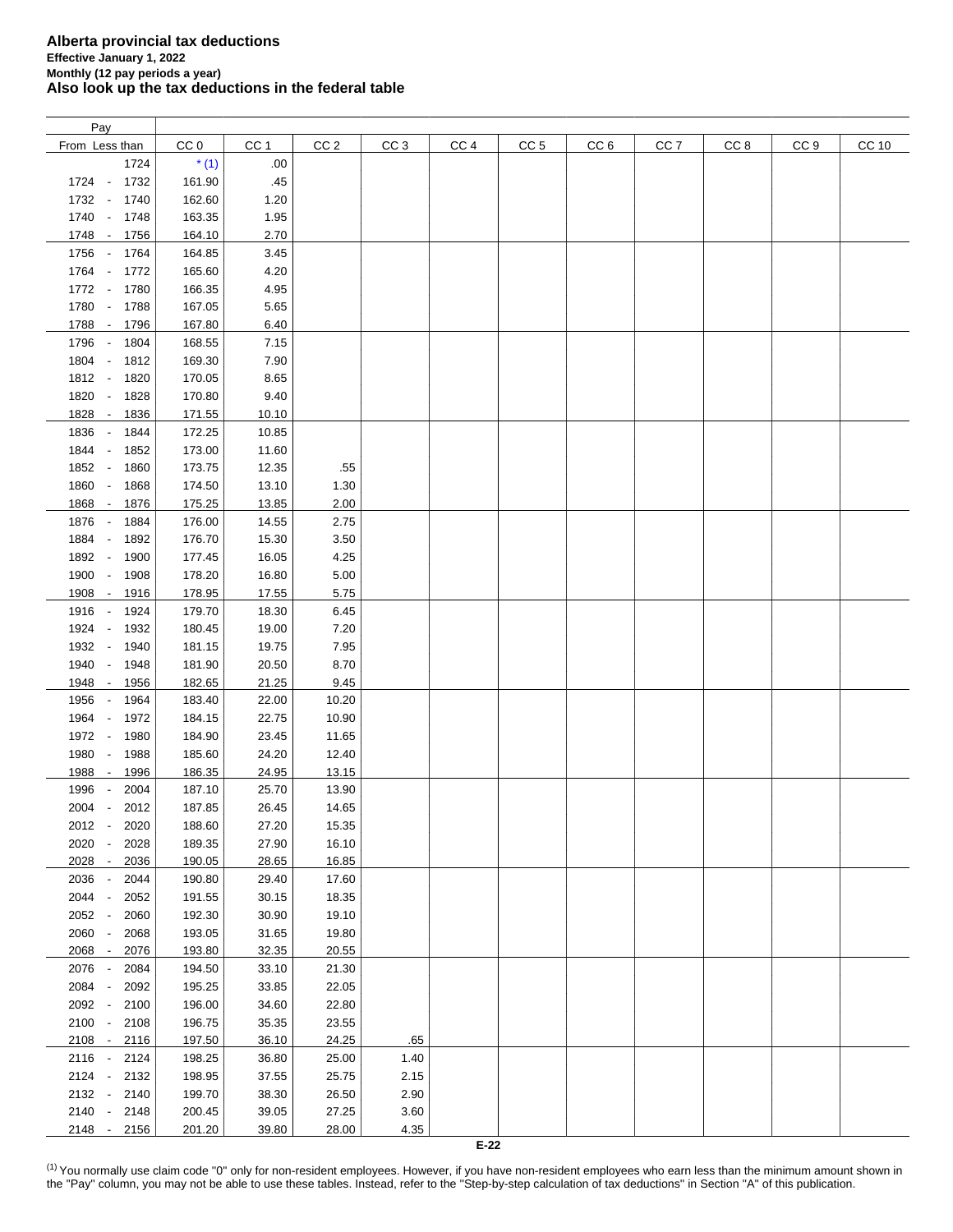| Pay                                      |        |        |                 |                 |                 |                 |                 |                 |                 |                 |       |
|------------------------------------------|--------|--------|-----------------|-----------------|-----------------|-----------------|-----------------|-----------------|-----------------|-----------------|-------|
| From Less than                           | CC 0   | CC 1   | CC <sub>2</sub> | CC <sub>3</sub> | CC <sub>4</sub> | CC <sub>5</sub> | CC <sub>6</sub> | CC <sub>7</sub> | CC <sub>8</sub> | CC <sub>9</sub> | CC 10 |
| 2156 -<br>2174                           | 202.40 | 41.00  | 29.20           | 5.55            |                 |                 |                 |                 |                 |                 |       |
| 2174 -<br>2192                           | 204.05 | 42.65  | 30.85           | 7.25            |                 |                 |                 |                 |                 |                 |       |
| 2192 -<br>2210                           | 205.75 | 44.35  | 32.50           | 8.90            |                 |                 |                 |                 |                 |                 |       |
| 2210<br>2228<br>$\overline{\phantom{a}}$ | 207.40 | 46.00  | 34.20           | 10.60           |                 |                 |                 |                 |                 |                 |       |
| 2228<br>2246<br>$\overline{\phantom{a}}$ | 209.10 | 47.65  | 35.85           | 12.25           |                 |                 |                 |                 |                 |                 |       |
| 2246<br>2264<br>$\overline{\phantom{a}}$ | 210.75 | 49.35  | 37.55           | 13.90           |                 |                 |                 |                 |                 |                 |       |
| ÷,                                       |        |        |                 |                 |                 |                 |                 |                 |                 |                 |       |
| 2264<br>2282                             | 212.40 | 51.00  | 39.20           | 15.60           |                 |                 |                 |                 |                 |                 |       |
| 2282<br>2300<br>$\overline{\phantom{a}}$ | 214.10 | 52.70  | 40.85           | 17.25           |                 |                 |                 |                 |                 |                 |       |
| 2300<br>2318<br>$\overline{\phantom{a}}$ | 215.75 | 54.35  | 42.55           | 18.90           |                 |                 |                 |                 |                 |                 |       |
| 2318<br>2336<br>$\overline{\phantom{a}}$ | 217.40 | 56.00  | 44.20           | 20.60           |                 |                 |                 |                 |                 |                 |       |
| 2336<br>2354                             | 219.10 | 57.70  | 45.85           | 22.25           |                 |                 |                 |                 |                 |                 |       |
| 2354<br>2372<br>$\overline{\phantom{a}}$ | 220.75 | 59.35  | 47.55           | 23.95           | .30             |                 |                 |                 |                 |                 |       |
| 2372<br>2390<br>$\overline{\phantom{a}}$ | 222.45 | 61.00  | 49.20           | 25.60           | 2.00            |                 |                 |                 |                 |                 |       |
| 2390<br>2408                             | 224.10 | 62.70  | 50.90           | 27.25           | 3.65            |                 |                 |                 |                 |                 |       |
| 2408<br>2426<br>$\overline{\phantom{a}}$ | 225.75 | 64.35  | 52.55           | 28.95           | 5.30            |                 |                 |                 |                 |                 |       |
| 2426<br>2444                             | 227.45 | 66.05  | 54.20           | 30.60           | 7.00            |                 |                 |                 |                 |                 |       |
| 2444<br>2462                             | 229.10 | 67.70  | 55.90           | 32.25           | 8.65            |                 |                 |                 |                 |                 |       |
| 2462<br>2480<br>$\overline{\phantom{a}}$ | 230.75 | 69.35  | 57.55           | 33.95           | 10.30           |                 |                 |                 |                 |                 |       |
| 2480<br>2498<br>$\overline{\phantom{a}}$ | 232.45 | 71.05  | 59.25           | 35.60           | 12.00           |                 |                 |                 |                 |                 |       |
| 2498<br>2516<br>$\overline{\phantom{a}}$ | 234.10 | 72.70  | 60.90           | 37.30           | 13.65           |                 |                 |                 |                 |                 |       |
| 2516<br>2534<br>$\sim$                   | 235.80 | 74.35  | 62.55           | 38.95           | 15.35           |                 |                 |                 |                 |                 |       |
| 2534<br>2552<br>$\overline{\phantom{a}}$ | 237.45 | 76.05  | 64.25           | 40.60           | 17.00           |                 |                 |                 |                 |                 |       |
| 2552<br>2570<br>$\overline{\phantom{a}}$ | 239.10 | 77.70  | 65.90           | 42.30           | 18.65           |                 |                 |                 |                 |                 |       |
| 2570 -<br>2588                           | 240.80 | 79.40  | 67.55           | 43.95           | 20.35           |                 |                 |                 |                 |                 |       |
| 2588<br>2606<br>$\overline{\phantom{a}}$ | 242.45 | 81.05  | 69.25           | 45.60           | 22.00           |                 |                 |                 |                 |                 |       |
| 2606<br>2624                             | 244.15 | 82.70  | 70.90           | 47.30           | 23.70           | .05             |                 |                 |                 |                 |       |
| 2624<br>2642                             | 245.80 | 84.40  | 72.60           | 48.95           | 25.35           | 1.75            |                 |                 |                 |                 |       |
|                                          |        |        |                 |                 |                 |                 |                 |                 |                 |                 |       |
| 2642<br>2660                             | 247.45 | 86.05  | 74.25           | 50.65           | 27.00           | 3.40            |                 |                 |                 |                 |       |
| 2660<br>2678<br>$\overline{\phantom{a}}$ | 249.15 | 87.70  | 75.90           | 52.30           | 28.70           | 5.05            |                 |                 |                 |                 |       |
| 2678<br>2696<br>$\overline{\phantom{a}}$ | 250.80 | 89.40  | 77.60           | 53.95           | 30.35           | 6.75            |                 |                 |                 |                 |       |
| 2696<br>2714<br>$\overline{\phantom{a}}$ | 252.45 | 91.05  | 79.25           | 55.65           | 32.00           | 8.40            |                 |                 |                 |                 |       |
| 2714 -<br>2732                           | 254.15 | 92.75  | 80.90           | 57.30           | 33.70           | 10.05           |                 |                 |                 |                 |       |
| 2732 -<br>2750                           | 255.80 | 94.40  | 82.60           | 59.00           | 35.35           | 11.75           |                 |                 |                 |                 |       |
| 2750<br>2768<br>$\overline{\phantom{a}}$ | 257.50 | 96.05  | 84.25           | 60.65           | 37.05           | 13.40           |                 |                 |                 |                 |       |
| 2768<br>2786<br>$\overline{\phantom{a}}$ | 259.15 | 97.75  | 85.95           | 62.30           | 38.70           | 15.10           |                 |                 |                 |                 |       |
| 2786<br>2804                             | 260.80 | 99.40  | 87.60           | 64.00           | 40.35           | 16.75           |                 |                 |                 |                 |       |
| 2804 -<br>2822                           | 262.50 | 101.10 | 89.25           | 65.65           | 42.05           | 18.40           |                 |                 |                 |                 |       |
| 2822<br>2840<br>$\overline{\phantom{a}}$ | 264.15 | 102.75 | 90.95           | 67.30           | 43.70           | 20.10           |                 |                 |                 |                 |       |
| 2840<br>2858                             | 265.80 | 104.40 | 92.60           | 69.00           | 45.35           | 21.75           |                 |                 |                 |                 |       |
| 2858 -<br>2876                           | 267.50 | 106.10 | 94.25           | 70.65           | 47.05           | 23.40           |                 |                 |                 |                 |       |
| 2876 -<br>2894                           | 269.15 | 107.75 | 95.95           | 72.35           | 48.70           | 25.10           | 1.50            |                 |                 |                 |       |
| 2894 -<br>2912                           | 270.85 | 109.40 | 97.60           | 74.00           | 50.40           | 26.75           | 3.15            |                 |                 |                 |       |
| 2912 -<br>2930                           | 272.50 | 111.10 | 99.30           | 75.65           | 52.05           | 28.45           | 4.80            |                 |                 |                 |       |
| 2930 -<br>2948                           | 274.15 | 112.75 | 100.95          | 77.35           | 53.70           | 30.10           | 6.50            |                 |                 |                 |       |
| 2948 -<br>2966                           | 275.85 | 114.45 | 102.60          | 79.00           | 55.40           | 31.75           | 8.15            |                 |                 |                 |       |
| 2966<br>2984                             | 277.50 | 116.10 | 104.30          | 80.65           | 57.05           | 33.45           | 9.80            |                 |                 |                 |       |
| 2984 -<br>3002                           | 279.15 | 117.75 | 105.95          | 82.35           | 58.70           | 35.10           | 11.50           |                 |                 |                 |       |
| 3002 -<br>3020                           | 280.85 | 119.45 | 107.65          | 84.00           | 60.40           | 36.80           | 13.15           |                 |                 |                 |       |
| 3020 -<br>3038                           | 282.50 | 121.10 | 109.30          | 85.70           | 62.05           | 38.45           | 14.85           |                 |                 |                 |       |
| 3038 -<br>3056                           | 284.20 | 122.75 | 110.95          | 87.35           | 63.75           | 40.10           | 16.50           |                 |                 |                 |       |
| 3056 -<br>3074                           | 285.85 | 124.45 | 112.65          | 89.00           | 65.40           | 41.80           | 18.15           |                 |                 |                 |       |
| 3074 -<br>3092                           | 287.50 |        |                 | 90.70           |                 |                 |                 |                 |                 |                 |       |
|                                          |        | 126.10 | 114.30          |                 | 67.05           | 43.45           | 19.85           |                 |                 |                 |       |
| 3092 -<br>3110                           | 289.20 | 127.80 | 115.95          | 92.35           | 68.75           | 45.10           | 21.50           |                 |                 |                 |       |
| $3110 -$<br>3128                         | 290.85 | 129.45 | 117.65          | 94.00           | 70.40           | 46.80           | 23.15           |                 |                 |                 |       |
| $3128 -$<br>3146                         | 292.55 | 131.10 | 119.30          | 95.70           | 72.10           | 48.45           | 24.85           | 1.25            |                 |                 |       |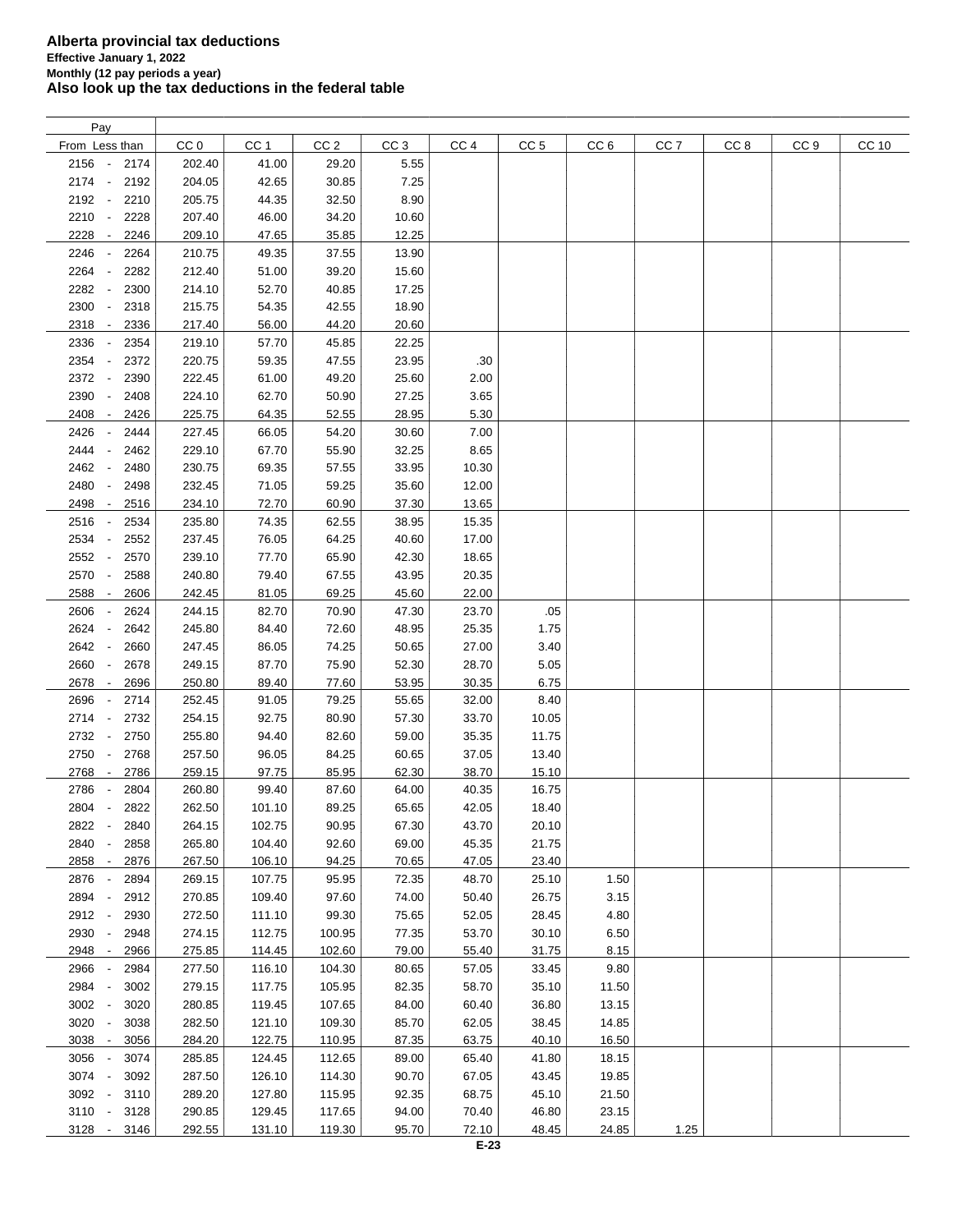| Pay                                      |                 |                 |                 |                 |                 |                 |                 |                 |                 |                 |        |
|------------------------------------------|-----------------|-----------------|-----------------|-----------------|-----------------|-----------------|-----------------|-----------------|-----------------|-----------------|--------|
| From Less than                           | CC <sub>0</sub> | CC <sub>1</sub> | CC <sub>2</sub> | CC <sub>3</sub> | CC <sub>4</sub> | CC <sub>5</sub> | CC <sub>6</sub> | CC <sub>7</sub> | CC <sub>8</sub> | CC <sub>9</sub> | CC 10  |
| 3146<br>3180<br>$\sim$                   | 294.95          | 133.55          | 121.70          | 98.10           | 74.50           | 50.85           | 27.25           | 3.65            |                 |                 |        |
| 3180<br>3214<br>$\overline{\phantom{a}}$ | 298.10          | 136.70          | 124.85          | 101.25          | 77.65           | 54.00           | 30.40           | 6.80            |                 |                 |        |
| 3214<br>3248<br>÷,                       | 301.25          | 139.85          | 128.00          | 104.40          | 80.80           | 57.15           | 33.55           | 9.95            |                 |                 |        |
| 3248<br>3282                             | 304.40          | 143.00          | 131.20          | 107.55          | 83.95           | 60.35           | 36.70           | 13.10           |                 |                 |        |
| 3282<br>3316<br>$\overline{\phantom{a}}$ | 307.55          | 146.15          | 134.35          | 110.70          | 87.10           | 63.50           | 39.85           | 16.25           |                 |                 |        |
| 3316<br>3350<br>$\overline{\phantom{a}}$ | 310.70          | 149.30          | 137.50          | 113.85          | 90.25           | 66.65           | 43.00           | 19.40           |                 |                 |        |
| 3350<br>3384<br>$\overline{\phantom{a}}$ | 313.85          | 152.45          | 140.65          | 117.00          | 93.40           | 69.80           | 46.15           | 22.55           |                 |                 |        |
| 3384<br>3418<br>$\overline{\phantom{a}}$ | 317.00          | 155.60          | 143.80          | 120.15          | 96.55           | 72.95           | 49.30           | 25.70           | 2.10            |                 |        |
| 3418<br>3452<br>$\overline{\phantom{a}}$ | 320.15          | 158.75          | 146.95          | 123.30          | 99.70           | 76.10           | 52.45           | 28.85           | 5.25            |                 |        |
| 3452<br>3486<br>$\overline{\phantom{a}}$ | 323.30          | 161.90          | 150.10          | 126.50          | 102.85          | 79.25           | 55.65           | 32.00           | 8.40            |                 |        |
| 3486<br>3520                             | 326.45          | 165.05          | 153.25          | 129.65          | 106.00          | 82.40           | 58.80           | 35.15           | 11.55           |                 |        |
| 3520<br>3554<br>$\overline{\phantom{a}}$ | 329.60          | 168.20          | 156.40          | 132.80          | 109.15          | 85.55           | 61.95           | 38.30           | 14.70           |                 |        |
| 3554<br>3588<br>÷,                       | 332.75          | 171.35          | 159.55          | 135.95          | 112.30          | 88.70           | 65.10           | 41.45           | 17.85           |                 |        |
| 3588<br>3622                             | 335.90          | 174.50          | 162.70          | 139.10          |                 | 91.85           | 68.25           | 44.60           |                 |                 |        |
|                                          |                 | 177.65          |                 |                 | 115.45          |                 |                 |                 | 21.00           |                 |        |
| 3622<br>3656<br>$\overline{\phantom{a}}$ | 339.05          |                 | 165.85          | 142.25          | 118.60          | 95.00           | 71.40           | 47.75           | 24.15           | .55             |        |
| 3656<br>3690                             | 342.20          | 180.80          | 169.00          | 145.40          | 121.75          | 98.15           | 74.55           | 50.90           | 27.30           | 3.70            |        |
| 3690<br>3724                             | 345.40          | 183.95          | 172.15          | 148.55          | 124.95          | 101.30          | 77.70           | 54.10           | 30.45           | 6.85            |        |
| 3724<br>3758<br>$\overline{\phantom{a}}$ | 348.55          | 187.10          | 175.30          | 151.70          | 128.10          | 104.45          | 80.85           | 57.25           | 33.60           | 10.00           |        |
| 3758<br>3792<br>$\overline{\phantom{a}}$ | 351.70          | 190.25          | 178.45          | 154.85          | 131.25          | 107.60          | 84.00           | 60.40           | 36.75           | 13.15           |        |
| 3792<br>3826<br>$\overline{\phantom{a}}$ | 354.85          | 193.40          | 181.60          | 158.00          | 134.40          | 110.75          | 87.15           | 63.55           | 39.90           | 16.30           |        |
| 3826<br>3860<br>$\overline{\phantom{a}}$ | 358.00          | 196.60          | 184.75          | 161.15          | 137.55          | 113.90          | 90.30           | 66.70           | 43.05           | 19.45           |        |
| 3860<br>3894<br>$\overline{\phantom{a}}$ | 361.15          | 199.75          | 187.90          | 164.30          | 140.70          | 117.05          | 93.45           | 69.85           | 46.20           | 22.60           |        |
| 3894<br>3928<br>$\overline{\phantom{a}}$ | 364.30          | 202.90          | 191.05          | 167.45          | 143.85          | 120.20          | 96.60           | 73.00           | 49.35           | 25.75           | 2.15   |
| 3928<br>3962<br>÷,                       | 367.45          | 206.05          | 194.25          | 170.60          | 147.00          | 123.40          | 99.75           | 76.15           | 52.55           | 28.90           | 5.30   |
| 3962<br>3996<br>$\overline{\phantom{a}}$ | 370.60          | 209.20          | 197.40          | 173.75          | 150.15          | 126.55          | 102.90          | 79.30           | 55.70           | 32.05           | 8.45   |
| 3996<br>4030                             | 373.75          | 212.35          | 200.55          | 176.90          | 153.30          | 129.70          | 106.05          | 82.45           | 58.85           | 35.20           | 11.60  |
| 4030<br>4064<br>÷,                       | 376.90          | 215.50          | 203.70          | 180.05          | 156.45          | 132.85          | 109.20          | 85.60           | 62.00           | 38.35           | 14.75  |
| 4064<br>4098                             | 380.05          | 218.65          | 206.85          | 183.20          | 159.60          | 136.00          | 112.35          | 88.75           | 65.15           | 41.50           | 17.90  |
| 4098<br>4132                             | 383.20          | 221.80          | 210.00          | 186.35          | 162.75          | 139.15          | 115.50          | 91.90           | 68.30           | 44.65           | 21.05  |
| 4132<br>4166<br>$\overline{\phantom{a}}$ | 386.35          | 224.95          | 213.15          | 189.50          | 165.90          | 142.30          | 118.65          | 95.05           | 71.45           | 47.80           | 24.20  |
| 4166<br>4200<br>$\overline{\phantom{a}}$ | 389.50          | 228.10          | 216.30          | 192.70          | 169.05          | 145.45          | 121.85          | 98.20           | 74.60           | 51.00           | 27.35  |
| 4200<br>4234<br>$\overline{\phantom{a}}$ | 392.65          | 231.25          | 219.45          | 195.85          | 172.20          | 148.60          | 125.00          | 101.35          | 77.75           | 54.15           | 30.50  |
| 4234<br>4268<br>$\overline{\phantom{a}}$ | 395.80          | 234.40          | 222.60          | 199.00          | 175.35          | 151.75          | 128.15          | 104.50          | 80.90           | 57.30           | 33.65  |
| 4268<br>4302<br>$\overline{\phantom{a}}$ | 398.95          | 237.55          | 225.75          | 202.15          | 178.50          | 154.90          | 131.30          | 107.65          | 84.05           | 60.45           | 36.80  |
| 4302<br>4336<br>$\overline{\phantom{a}}$ | 402.10          | 240.70          | 228.90          | 205.30          | 181.65          | 158.05          | 134.45          | 110.80          | 87.20           | 63.60           | 39.95  |
| 4336<br>4370                             | 405.25          | 243.85          | 232.05          | 208.45          | 184.80          | 161.20          | 137.60          | 113.95          | 90.35           | 66.75           | 43.10  |
| 4370 -<br>4404                           | 408.45          | 247.00          | 235.20          | 211.60          | 188.00          | 164.35          | 140.75          | 117.15          | 93.50           | 69.90           | 46.30  |
| 4404<br>4438<br>$\overline{\phantom{a}}$ | 411.60          | 250.15          | 238.35          | 214.75          | 191.15          | 167.50          | 143.90          | 120.30          | 96.65           | 73.05           | 49.45  |
| 4438<br>4472                             | 414.75          | 253.30          | 241.50          | 217.90          | 194.30          | 170.65          | 147.05          | 123.45          | 99.80           | 76.20           | 52.60  |
| 4472 -<br>4506                           | 417.90          | 256.45          | 244.65          | 221.05          | 197.45          | 173.80          | 150.20          | 126.60          | 102.95          | 79.35           | 55.75  |
| 4506<br>4540                             | 421.05          | 259.65          | 247.80          | 224.20          | 200.60          | 176.95          | 153.35          | 129.75          | 106.10          | 82.50           | 58.90  |
| 4540<br>4574<br>$\overline{\phantom{a}}$ | 424.20          | 262.80          | 250.95          | 227.35          | 203.75          | 180.10          | 156.50          | 132.90          | 109.25          | 85.65           | 62.05  |
| 4574 -<br>4608                           | 427.35          | 265.95          | 254.10          | 230.50          | 206.90          | 183.25          | 159.65          | 136.05          | 112.40          | 88.80           | 65.20  |
| 4608<br>4642                             | 430.50          | 269.10          | 257.30          | 233.65          | 210.05          | 186.45          | 162.80          | 139.20          | 115.60          | 91.95           | 68.35  |
| 4642<br>4676<br>$\overline{\phantom{a}}$ | 433.65          | 272.25          | 260.45          | 236.80          | 213.20          | 189.60          | 165.95          | 142.35          | 118.75          | 95.10           | 71.50  |
| 4676 -<br>4710                           | 436.80          | 275.40          | 263.60          | 239.95          | 216.35          | 192.75          | 169.10          | 145.50          | 121.90          | 98.25           | 74.65  |
| 4710<br>4744<br>$\overline{\phantom{a}}$ | 439.95          | 278.55          | 266.75          | 243.10          | 219.50          | 195.90          | 172.25          | 148.65          | 125.05          | 101.40          | 77.80  |
| 4744 -<br>4778                           | 443.10          | 281.70          | 269.90          | 246.25          | 222.65          | 199.05          | 175.40          | 151.80          | 128.20          | 104.55          | 80.95  |
| 4778<br>4812<br>$\overline{\phantom{a}}$ | 446.25          | 284.85          | 273.05          | 249.40          | 225.80          | 202.20          | 178.55          | 154.95          | 131.35          | 107.70          | 84.10  |
|                                          | 449.40          |                 |                 |                 |                 |                 |                 |                 |                 |                 |        |
| 4812 -<br>4846<br>4846<br>4880           | 452.55          | 288.00          | 276.20          | 252.55          | 228.95          | 205.35          | 181.70          | 158.10          | 134.50          | 110.85          | 87.25  |
|                                          |                 | 291.15          | 279.35          | 255.75          | 232.10          | 208.50          | 184.90          | 161.25          | 137.65          | 114.05          | 90.40  |
| 4880<br>4914<br>$\overline{\phantom{a}}$ | 455.70          | 294.30          | 282.50          | 258.90          | 235.25          | 211.65          | 188.05          | 164.40          | 140.80          | 117.20          | 93.55  |
| 4914<br>4948                             | 458.85          | 297.45          | 285.65          | 262.05          | 238.40          | 214.80          | 191.20          | 167.55          | 143.95          | 120.35          | 96.70  |
| 4948<br>4982<br>$\overline{\phantom{a}}$ | 462.00          | 300.60          | 288.80          | 265.20          | 241.55          | 217.95          | 194.35          | 170.70          | 147.10          | 123.50          | 99.85  |
| 4982<br>5016<br>$\overline{\phantom{a}}$ | 465.15          | 303.75          | 291.95          | 268.35          | 244.70          | 221.10          | 197.50          | 173.85          | 150.25          | 126.65          | 103.00 |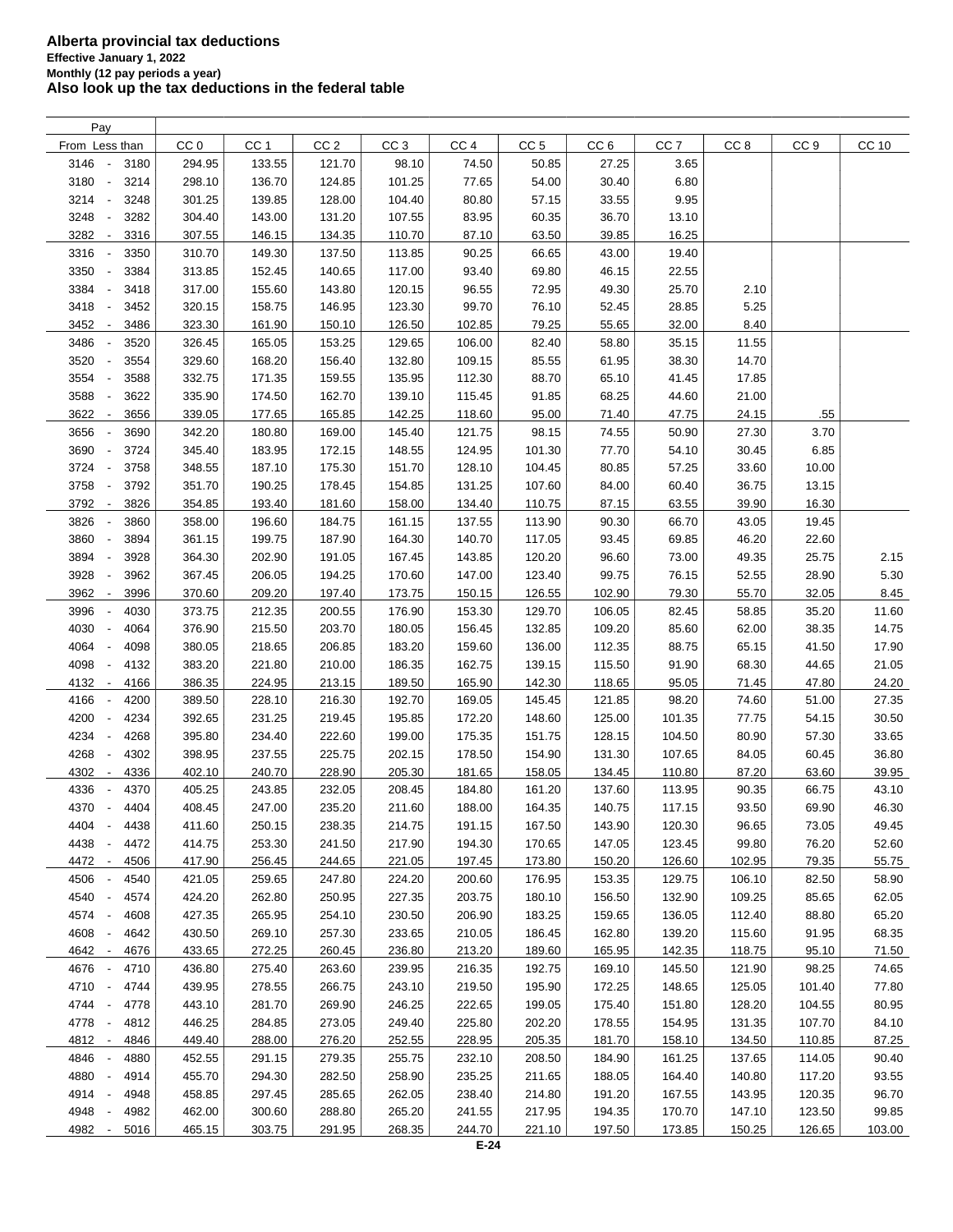| Pay                                      |                 |                 |                 |                 |                 |                 |                 |                 |                 |                 |        |
|------------------------------------------|-----------------|-----------------|-----------------|-----------------|-----------------|-----------------|-----------------|-----------------|-----------------|-----------------|--------|
| From Less than                           | CC <sub>0</sub> | CC <sub>1</sub> | CC <sub>2</sub> | CC <sub>3</sub> | CC <sub>4</sub> | CC <sub>5</sub> | CC <sub>6</sub> | CC <sub>7</sub> | CC <sub>8</sub> | CC <sub>9</sub> | CC 10  |
| 5016<br>5068<br>$\overline{\phantom{a}}$ | 469.20          | 307.80          | 295.95          | 272.35          | 248.75          | 225.10          | 201.50          | 177.90          | 154.25          | 130.65          | 107.05 |
| 5068<br>5120<br>$\overline{\phantom{a}}$ | 474.10          | 312.70          | 300.85          | 277.25          | 253.65          | 230.00          | 206.40          | 182.80          | 159.15          | 135.55          | 111.95 |
| 5120<br>5172<br>$\overline{\phantom{a}}$ | 479.00          | 317.60          | 305.75          | 282.15          | 258.55          | 234.90          | 211.30          | 187.70          | 164.05          | 140.45          | 116.85 |
| 5172<br>5224<br>$\overline{\phantom{a}}$ | 483.90          | 322.50          | 310.70          | 287.05          | 263.45          | 239.85          | 216.20          | 192.60          | 169.00          | 145.35          | 121.75 |
| 5224<br>5276<br>$\overline{\phantom{a}}$ | 488.80          | 327.40          | 315.60          | 291.95          | 268.35          | 244.75          | 221.10          | 197.50          | 173.90          | 150.25          | 126.65 |
| 5276<br>5328<br>$\overline{\phantom{a}}$ | 493.70          | 332.30          | 320.50          | 296.85          | 273.25          | 249.65          | 226.00          | 202.40          | 178.80          | 155.15          | 131.55 |
| 5328<br>5380<br>$\overline{\phantom{a}}$ | 498.60          | 337.20          | 325.40          | 301.75          |                 |                 | 230.90          |                 | 183.70          |                 |        |
|                                          |                 |                 |                 |                 | 278.15          | 254.55          |                 | 207.30          |                 | 160.05          | 136.45 |
| 5380<br>5432<br>$\overline{\phantom{a}}$ | 503.50          | 342.10          | 330.30          | 306.70          | 283.05          | 259.45          | 235.85          | 212.20          | 188.60          | 165.00          | 141.35 |
| 5432<br>5484<br>$\overline{\phantom{a}}$ | 508.70          | 347.30          | 335.50          | 311.85          | 288.25          | 264.65          | 241.00          | 217.40          | 193.80          | 170.15          | 146.55 |
| 5484<br>5536<br>$\overline{\phantom{a}}$ | 513.90          | 352.50          | 340.70          | 317.05          | 293.45          | 269.85          | 246.20          | 222.60          | 199.00          | 175.35          | 151.75 |
| 5536<br>5588                             | 519.10          | 357.70          | 345.90          | 322.25          | 298.65          | 275.05          | 251.40          | 227.80          | 204.20          | 180.55          | 156.95 |
| 5588<br>5640<br>÷,                       | 524.30          | 362.90          | 351.10          | 327.45          | 303.85          | 280.25          | 256.60          | 233.00          | 209.40          | 185.75          | 162.15 |
| 5640<br>5692<br>$\overline{\phantom{a}}$ | 529.50          | 368.10          | 356.30          | 332.65          | 309.05          | 285.45          | 261.80          | 238.20          | 214.60          | 190.95          | 167.35 |
| 5692<br>5744                             | 534.70          | 373.30          | 361.50          | 337.85          | 314.25          | 290.65          | 267.00          | 243.40          | 219.80          | 196.15          | 172.55 |
| 5744<br>5796<br>$\overline{\phantom{a}}$ | 539.90          | 378.50          | 366.70          | 343.05          | 319.45          | 295.85          | 272.20          | 248.60          | 225.00          | 201.35          | 177.75 |
| 5796<br>5848                             | 545.10          | 383.70          | 371.90          | 348.25          | 324.65          | 301.05          | 277.40          | 253.80          | 230.20          | 206.55          | 182.95 |
| 5848<br>5900<br>÷,                       | 550.30          | 388.90          | 377.10          | 353.45          | 329.85          | 306.25          | 282.60          | 259.00          | 235.40          | 211.75          | 188.15 |
| 5900<br>5952<br>$\overline{\phantom{a}}$ | 555.50          | 394.10          | 382.30          | 358.65          | 335.05          | 311.45          | 287.80          | 264.20          | 240.60          | 216.95          | 193.35 |
| 5952<br>6004<br>$\overline{\phantom{a}}$ | 560.70          | 399.30          | 387.50          | 363.85          | 340.25          | 316.65          | 293.00          | 269.40          | 245.80          | 222.15          | 198.55 |
| 6004<br>6056<br>$\overline{\phantom{a}}$ | 565.90          | 404.50          | 392.70          | 369.05          | 345.45          | 321.85          | 298.20          | 274.60          | 251.00          | 227.35          | 203.75 |
| 6056<br>6108<br>$\overline{\phantom{a}}$ | 571.10          | 409.70          | 397.90          | 374.25          | 350.65          | 327.05          | 303.40          | 279.80          | 256.20          | 232.55          | 208.95 |
| 6108<br>6160<br>$\overline{\phantom{a}}$ | 576.30          | 414.90          | 403.10          | 379.45          | 355.85          | 332.25          | 308.60          | 285.00          | 261.40          | 237.75          | 214.15 |
| 6160<br>6212<br>$\sim$                   | 581.50          | 420.10          | 408.30          | 384.65          | 361.05          | 337.45          | 313.80          | 290.20          | 266.60          | 242.95          | 219.35 |
| 6212<br>6264<br>$\overline{\phantom{a}}$ | 586.70          | 425.30          | 413.50          | 389.85          | 366.25          | 342.65          | 319.00          | 295.40          | 271.80          | 248.15          | 224.55 |
| 6264<br>6316<br>$\overline{\phantom{a}}$ | 591.90          | 430.50          | 418.70          | 395.05          | 371.45          | 347.85          | 324.20          | 300.60          | 277.00          | 253.35          | 229.75 |
| 6316<br>6368                             | 597.10          | 435.70          | 423.90          | 400.25          | 376.65          | 353.05          | 329.40          | 305.80          | 282.20          | 258.55          | 234.95 |
| 6368<br>6420<br>$\overline{\phantom{a}}$ | 602.30          | 440.90          | 429.10          | 405.45          | 381.85          | 358.25          | 334.60          | 311.00          | 287.40          | 263.75          | 240.15 |
| 6420<br>6472<br>$\overline{\phantom{a}}$ | 607.50          | 446.10          | 434.30          | 410.65          | 387.05          | 363.45          | 339.80          | 316.20          | 292.60          | 268.95          | 245.35 |
| 6472<br>6524<br>$\overline{\phantom{a}}$ | 612.70          | 451.30          | 439.50          | 415.85          | 392.25          | 368.65          | 345.00          | 321.40          | 297.80          | 274.15          | 250.55 |
|                                          |                 |                 |                 |                 |                 |                 |                 |                 |                 |                 |        |
| 6524<br>6576<br>$\overline{\phantom{a}}$ | 617.90          | 456.50          | 444.70          | 421.05          | 397.45          | 373.85          | 350.20          | 326.60          | 303.00          | 279.35          | 255.75 |
| 6576<br>6628<br>$\overline{\phantom{a}}$ | 623.10          | 461.70          | 449.90          | 426.25          | 402.65          | 379.05          | 355.40          | 331.80          | 308.20          | 284.55          | 260.95 |
| 6628<br>6680<br>$\overline{\phantom{a}}$ | 628.30          | 466.90          | 455.10          | 431.45          | 407.85          | 384.25          | 360.60          | 337.00          | 313.40          | 289.75          | 266.15 |
| 6680<br>6732<br>$\overline{\phantom{a}}$ | 633.50          | 472.10          | 460.30          | 436.65          | 413.05          | 389.45          | 365.80          | 342.20          | 318.60          | 294.95          | 271.35 |
| 6732<br>6784<br>$\overline{\phantom{a}}$ | 638.70          | 477.30          | 465.50          | 441.85          | 418.25          | 394.65          | 371.00          | 347.40          | 323.80          | 300.15          | 276.55 |
| 6784<br>6836<br>$\overline{\phantom{a}}$ | 643.90          | 482.50          | 470.70          | 447.05          | 423.45          | 399.85          | 376.20          | 352.60          | 329.00          | 305.35          | 281.75 |
| 6836<br>6888                             | 649.10          | 487.70          | 475.90          | 452.25          | 428.65          | 405.05          | 381.40          | 357.80          | 334.20          | 310.55          | 286.95 |
| 6888<br>6940<br>$\overline{\phantom{a}}$ | 654.30          | 492.90          | 481.10          | 457.45          | 433.85          | 410.25          | 386.60          | 363.00          | 339.40          | 315.75          | 292.15 |
| 6940<br>6992<br>$\overline{\phantom{a}}$ | 659.50          | 498.10          | 486.30          | 462.65          | 439.05          | 415.45          | 391.80          | 368.20          | 344.60          | 320.95          | 297.35 |
| 6992<br>7044<br>$\overline{\phantom{a}}$ | 664.70          | 503.30          | 491.50          | 467.85          | 444.25          | 420.65          | 397.00          | 373.40          | 349.80          | 326.15          | 302.55 |
| 7044 -<br>7096                           | 669.90          | 508.50          | 496.70          | 473.05          | 449.45          | 425.85          | 402.20          | 378.60          | 355.00          | 331.35          | 307.75 |
| 7096<br>7148                             | 675.10          | 513.70          | 501.90          | 478.25          | 454.65          | 431.05          | 407.40          | 383.80          | 360.20          | 336.55          | 312.95 |
| 7148 -<br>7200                           | 680.30          | 518.90          | 507.10          | 483.45          | 459.85          | 436.25          | 412.60          | 389.00          | 365.40          | 341.75          | 318.15 |
| 7200 -<br>7252                           | 685.50          | 524.10          | 512.30          | 488.65          | 465.05          | 441.45          | 417.80          | 394.20          | 370.60          | 346.95          | 323.35 |
| 7252 -<br>7304                           | 690.70          | 529.30          | 517.50          | 493.85          | 470.25          | 446.65          | 423.00          | 399.40          | 375.80          | 352.15          | 328.55 |
| 7304 -<br>7356                           | 695.90          | 534.50          | 522.70          | 499.05          | 475.45          | 451.85          | 428.20          | 404.60          | 381.00          | 357.35          | 333.75 |
| 7356 -<br>7408                           | 701.10          | 539.70          | 527.90          | 504.25          | 480.65          | 457.05          | 433.40          | 409.80          | 386.20          | 362.55          | 338.95 |
| 7408 -<br>7460                           | 706.30          | 544.90          | 533.10          | 509.45          | 485.85          | 462.25          | 438.60          | 415.00          | 391.40          | 367.75          | 344.15 |
| 7460 -<br>7512                           | 711.50          | 550.10          | 538.30          | 514.65          | 491.05          | 467.45          | 443.80          | 420.20          | 396.60          | 372.95          | 349.35 |
| 7512 -<br>7564                           | 716.70          | 555.30          | 543.50          | 519.85          | 496.25          | 472.65          | 449.00          | 425.40          | 401.80          | 378.15          | 354.55 |
| 7564 -<br>7616                           | 721.90          | 560.50          | 548.70          | 525.05          | 501.45          | 477.85          | 454.20          | 430.60          | 407.00          | 383.35          | 359.75 |
| 7616 -<br>7668                           | 727.10          | 565.70          | 553.90          | 530.25          | 506.65          | 483.05          | 459.40          | 435.80          | 412.20          | 388.55          | 364.95 |
| 7668<br>7720<br>$\overline{\phantom{a}}$ | 732.30          | 570.90          | 559.10          | 535.45          | 511.85          | 488.25          | 464.60          | 441.00          | 417.40          | 393.75          | 370.15 |
| 7720 -<br>7772                           | 737.50          | 576.10          | 564.30          | 540.65          | 517.05          | 493.45          | 469.80          | 446.20          | 422.60          | 398.95          | 375.35 |
| 7772 -<br>7824                           | 742.70          | 581.30          | 569.50          | 545.85          | 522.25          | 498.65          | 475.00          | 451.40          | 427.80          | 404.15          | 380.55 |
| 7824 -<br>7876                           | 747.90          | 586.50          | 574.70          | 551.05          | 527.45          | 503.85          | 480.20          | 456.60          | 433.00          | 409.35          | 385.75 |
|                                          |                 |                 |                 |                 |                 |                 |                 |                 |                 |                 |        |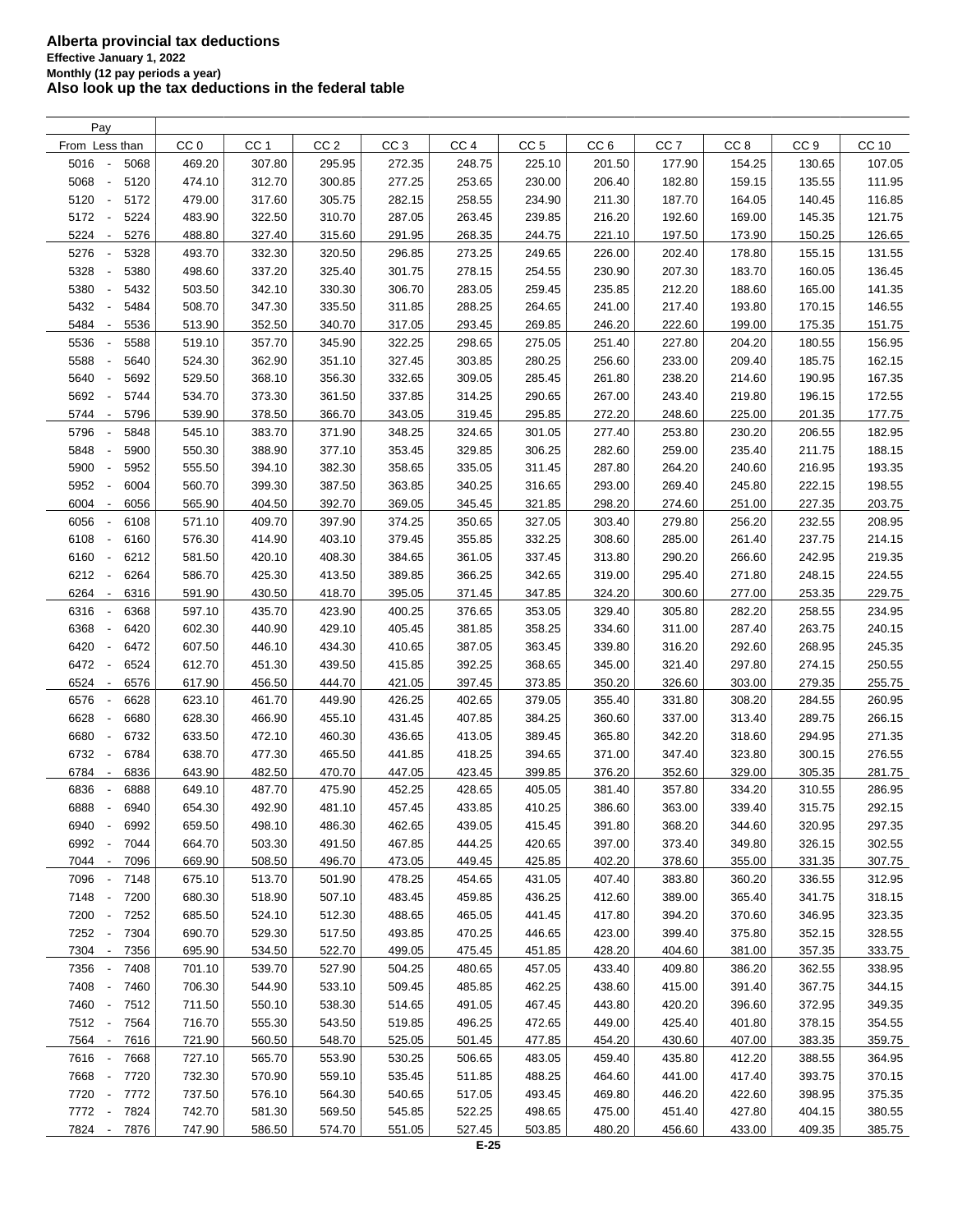| Pay                                      |                 |                 |                 |                 |                 |                 |                 |                 |                 |                 |        |
|------------------------------------------|-----------------|-----------------|-----------------|-----------------|-----------------|-----------------|-----------------|-----------------|-----------------|-----------------|--------|
| From Less than                           | CC <sub>0</sub> | CC <sub>1</sub> | CC <sub>2</sub> | CC <sub>3</sub> | CC <sub>4</sub> | CC <sub>5</sub> | CC <sub>6</sub> | CC <sub>7</sub> | CC <sub>8</sub> | CC <sub>9</sub> | CC 10  |
| 7876<br>7946<br>÷,                       | 754.00          | 592.60          | 580.80          | 557.15          | 533.55          | 509.95          | 486.30          | 462.70          | 439.10          | 415.45          | 391.85 |
| 7946<br>8016<br>$\overline{\phantom{a}}$ | 761.00          | 599.60          | 587.80          | 564.15          | 540.55          | 516.95          | 493.30          | 469.70          | 446.10          | 422.45          | 398.85 |
| 8016<br>8086<br>$\overline{\phantom{a}}$ | 768.00          | 606.60          | 594.80          | 571.15          | 547.55          | 523.95          | 500.30          | 476.70          | 453.10          | 429.45          | 405.85 |
| 8086<br>8156<br>$\overline{\phantom{a}}$ | 775.00          | 613.60          | 601.80          | 578.15          | 554.55          | 530.95          | 507.30          | 483.70          | 460.10          | 436.45          | 412.85 |
| 8156<br>8226<br>$\overline{\phantom{a}}$ | 782.00          | 620.60          | 608.80          | 585.15          | 561.55          | 537.95          | 514.30          | 490.70          | 467.10          | 443.45          | 419.85 |
| 8226<br>8296                             | 789.00          | 627.60          | 615.80          | 592.15          | 568.55          | 544.95          | 521.30          | 497.70          | 474.10          | 450.45          | 426.85 |
|                                          |                 |                 |                 |                 |                 |                 |                 |                 |                 |                 |        |
| 8296<br>8366<br>$\overline{\phantom{a}}$ | 796.00          | 634.60          | 622.80          | 599.15          | 575.55          | 551.95          | 528.30          | 504.70          | 481.10          | 457.45          | 433.85 |
| 8366<br>8436<br>$\overline{\phantom{a}}$ | 803.00          | 641.60          | 629.80          | 606.15          | 582.55          | 558.95          | 535.30          | 511.70          | 488.10          | 464.45          | 440.85 |
| 8436<br>8506<br>$\overline{\phantom{a}}$ | 810.00          | 648.60          | 636.80          | 613.15          | 589.55          | 565.95          | 542.30          | 518.70          | 495.10          | 471.45          | 447.85 |
| 8506<br>8576<br>$\overline{\phantom{a}}$ | 817.00          | 655.60          | 643.80          | 620.15          | 596.55          | 572.95          | 549.30          | 525.70          | 502.10          | 478.45          | 454.85 |
| 8576<br>8646                             | 824.00          | 662.60          | 650.80          | 627.15          | 603.55          | 579.95          | 556.30          | 532.70          | 509.10          | 485.45          | 461.85 |
| 8646<br>8716<br>$\overline{\phantom{a}}$ | 831.00          | 669.60          | 657.80          | 634.15          | 610.55          | 586.95          | 563.30          | 539.70          | 516.10          | 492.45          | 468.85 |
| 8716<br>8786<br>$\overline{\phantom{a}}$ | 838.00          | 676.60          | 664.80          | 641.15          | 617.55          | 593.95          | 570.30          | 546.70          | 523.10          | 499.45          | 475.85 |
| 8786<br>8856<br>÷,                       | 845.00          | 683.60          | 671.80          | 648.15          | 624.55          | 600.95          | 577.30          | 553.70          | 530.10          | 506.45          | 482.85 |
| 8856<br>8926<br>$\overline{\phantom{a}}$ | 852.00          | 690.60          | 678.80          | 655.15          | 631.55          | 607.95          | 584.30          | 560.70          | 537.10          | 513.45          | 489.85 |
| 8926<br>8996                             | 859.00          | 697.60          | 685.80          | 662.15          | 638.55          | 614.95          | 591.30          | 567.70          | 544.10          | 520.45          | 496.85 |
| 8996<br>9066<br>$\overline{\phantom{a}}$ | 866.00          | 704.60          | 692.80          | 669.15          | 645.55          | 621.95          | 598.30          | 574.70          | 551.10          | 527.45          | 503.85 |
| 9066<br>9136<br>$\overline{\phantom{a}}$ | 873.00          | 711.60          | 699.80          | 676.15          | 652.55          | 628.95          | 605.30          | 581.70          | 558.10          | 534.45          | 510.85 |
| 9136<br>9206<br>$\overline{\phantom{a}}$ | 880.00          | 718.60          | 706.80          | 683.15          | 659.55          | 635.95          | 612.30          | 588.70          | 565.10          | 541.45          | 517.85 |
| 9206<br>9276<br>$\overline{\phantom{a}}$ | 887.00          | 725.60          | 713.80          | 690.15          | 666.55          | 642.95          | 619.30          | 595.70          | 572.10          | 548.45          | 524.85 |
| 9276<br>9346<br>$\overline{\phantom{a}}$ | 894.00          | 732.60          | 720.80          | 697.15          | 673.55          | 649.95          | 626.30          | 602.70          | 579.10          | 555.45          | 531.85 |
| 9346<br>9416<br>$\overline{\phantom{a}}$ | 901.00          | 739.60          | 727.80          | 704.15          | 680.55          | 656.95          | 633.30          | 609.70          | 586.10          | 562.45          | 538.85 |
| 9416<br>9486<br>$\overline{\phantom{a}}$ | 908.00          | 746.60          | 734.80          | 711.15          | 687.55          | 663.95          | 640.30          | 616.70          | 593.10          | 569.45          | 545.85 |
| 9486<br>9556                             | 915.00          | 753.60          | 741.80          | 718.15          | 694.55          | 670.95          | 647.30          | 623.70          | 600.10          | 576.45          | 552.85 |
| 9556<br>9626<br>$\overline{\phantom{a}}$ | 922.00          | 760.60          | 748.80          | 725.15          | 701.55          | 677.95          | 654.30          | 630.70          | 607.10          | 583.45          | 559.85 |
| 9626<br>9696                             | 929.00          | 767.60          | 755.80          |                 | 708.55          | 684.95          | 661.30          | 637.70          | 614.10          | 590.45          | 566.85 |
| $\overline{\phantom{a}}$                 |                 |                 |                 | 732.15          |                 |                 |                 |                 |                 |                 |        |
| 9696<br>9766                             | 936.00          | 774.60          | 762.80          | 739.15          | 715.55          | 691.95          | 668.30          | 644.70          | 621.10          | 597.45          | 573.85 |
| 9766<br>9836                             | 943.00          | 781.60          | 769.80          | 746.15          | 722.55          | 698.95          | 675.30          | 651.70          | 628.10          | 604.45          | 580.85 |
| 9836<br>9906<br>$\overline{\phantom{a}}$ | 950.00          | 788.60          | 776.80          | 753.15          | 729.55          | 705.95          | 682.30          | 658.70          | 635.10          | 611.45          | 587.85 |
| 9906<br>9976<br>$\overline{\phantom{a}}$ | 957.00          | 795.60          | 783.80          | 760.15          | 736.55          | 712.95          | 689.30          | 665.70          | 642.10          | 618.45          | 594.85 |
| 9976<br>$-10046$                         | 964.00          | 802.60          | 790.80          | 767.15          | 743.55          | 719.95          | 696.30          | 672.70          | 649.10          | 625.45          | 601.85 |
| 10046<br>$-10116$                        | 971.00          | 809.60          | 797.80          | 774.15          | 750.55          | 726.95          | 703.30          | 679.70          | 656.10          | 632.45          | 608.85 |
| 10116<br>$-10186$                        | 978.00          | 816.60          | 804.80          | 781.15          | 757.55          | 733.95          | 710.30          | 686.70          | 663.10          | 639.45          | 615.85 |
| 10186<br>$-10256$                        | 985.00          | 823.60          | 811.80          | 788.15          | 764.55          | 740.95          | 717.30          | 693.70          | 670.10          | 646.45          | 622.85 |
| 10256<br>$-10326$                        | 992.00          | 830.60          | 818.80          | 795.15          | 771.55          | 747.95          | 724.30          | 700.70          | 677.10          | 653.45          | 629.85 |
| 10326<br>$-10396$                        | 999.00          | 837.60          | 825.80          | 802.15          | 778.55          | 754.95          | 731.30          | 707.70          | 684.10          | 660.45          | 636.85 |
| 10396<br>$-10466$                        | 1006.00         | 844.60          | 832.80          | 809.15          | 785.55          | 761.95          | 738.30          | 714.70          | 691.10          | 667.45          | 643.85 |
| $-10536$<br>10466                        | 1013.00         | 851.60          | 839.80          | 816.15          | 792.55          | 768.95          | 745.30          | 721.70          | 698.10          | 674.45          | 650.85 |
| 10536<br>$-10606$                        | 1020.00         | 858.60          | 846.80          | 823.15          | 799.55          | 775.95          | 752.30          | 728.70          | 705.10          | 681.45          | 657.85 |
| 10606<br>- 10676                         | 1027.00         | 865.60          | 853.80          | 830.15          | 806.55          | 782.95          | 759.30          | 735.70          | 712.10          | 688.45          | 664.85 |
| 10676<br>- 10746                         | 1034.00         | 872.60          | 860.80          | 837.15          | 813.55          | 789.95          | 766.30          | 742.70          | 719.10          | 695.45          | 671.85 |
| 10746<br>- 10816                         | 1041.00         | 879.60          | 867.80          | 844.15          | 820.55          | 796.95          | 773.30          | 749.70          | 726.10          | 702.45          | 678.85 |
| 10816<br>- 10886                         | 1048.00         | 886.60          | 874.80          | 851.15          | 827.55          | 803.95          | 780.30          | 756.70          | 733.10          | 709.45          | 685.85 |
| 10886<br>$-10956$                        | 1055.00         | 893.60          | 881.80          | 858.15          | 834.55          | 810.95          | 787.30          | 763.70          | 740.10          | 716.45          | 692.85 |
| 10956<br>- 11026                         | 1063.15         | 901.75          | 889.95          | 866.30          | 842.70          | 819.10          | 795.45          | 771.85          | 748.25          | 724.60          | 701.00 |
| 11026<br>- 11096                         | 1071.55         | 910.15          | 898.35          | 874.70          | 851.10          | 827.50          | 803.85          | 780.25          | 756.65          | 733.00          | 709.40 |
| 11096<br>$-11166$                        | 1079.95         | 918.55          | 906.75          | 883.10          | 859.50          | 835.90          | 812.25          | 788.65          | 765.05          | 741.40          | 717.80 |
| 11166<br>- 11236                         | 1088.35         | 926.95          | 915.15          | 891.50          | 867.90          | 844.30          | 820.65          | 797.05          | 773.45          | 749.80          | 726.20 |
|                                          |                 |                 |                 |                 |                 |                 |                 |                 |                 |                 |        |
| 11236 - 11306                            | 1096.75         | 935.35          | 923.55          | 899.90          | 876.30          | 852.70          | 829.05          | 805.45          | 781.85          | 758.20          | 734.60 |
| 11306 - 11376                            | 1105.15         | 943.75          | 931.95          | 908.30          | 884.70          | 861.10          | 837.45          | 813.85          | 790.25          | 766.60          | 743.00 |
| 11376<br>- 11446                         | 1113.55         | 952.15          | 940.35          | 916.70          | 893.10          | 869.50          | 845.85          | 822.25          | 798.65          | 775.00          | 751.40 |
| 11446 - 11516                            | 1121.95         | 960.55          | 948.75          | 925.10          | 901.50          | 877.90          | 854.25          | 830.65          | 807.05          | 783.40          | 759.80 |
| 11516 - 11586                            | 1130.35         | 968.95          | 957.15          | 933.50          | 909.90          | 886.30          | 862.65          | 839.05          | 815.45          | 791.80          | 768.20 |
| 11586<br>- 11656                         | 1138.75         | 977.35          | 965.55          | 941.90          | 918.30          | 894.70          | 871.05          | 847.45          | 823.85          | 800.20          | 776.60 |
| 11656 - 11726                            | 1147.15         | 985.75          | 973.95          | 950.30          | 926.70          | 903.10          | 879.45          | 855.85          | 832.25          | 808.60          | 785.00 |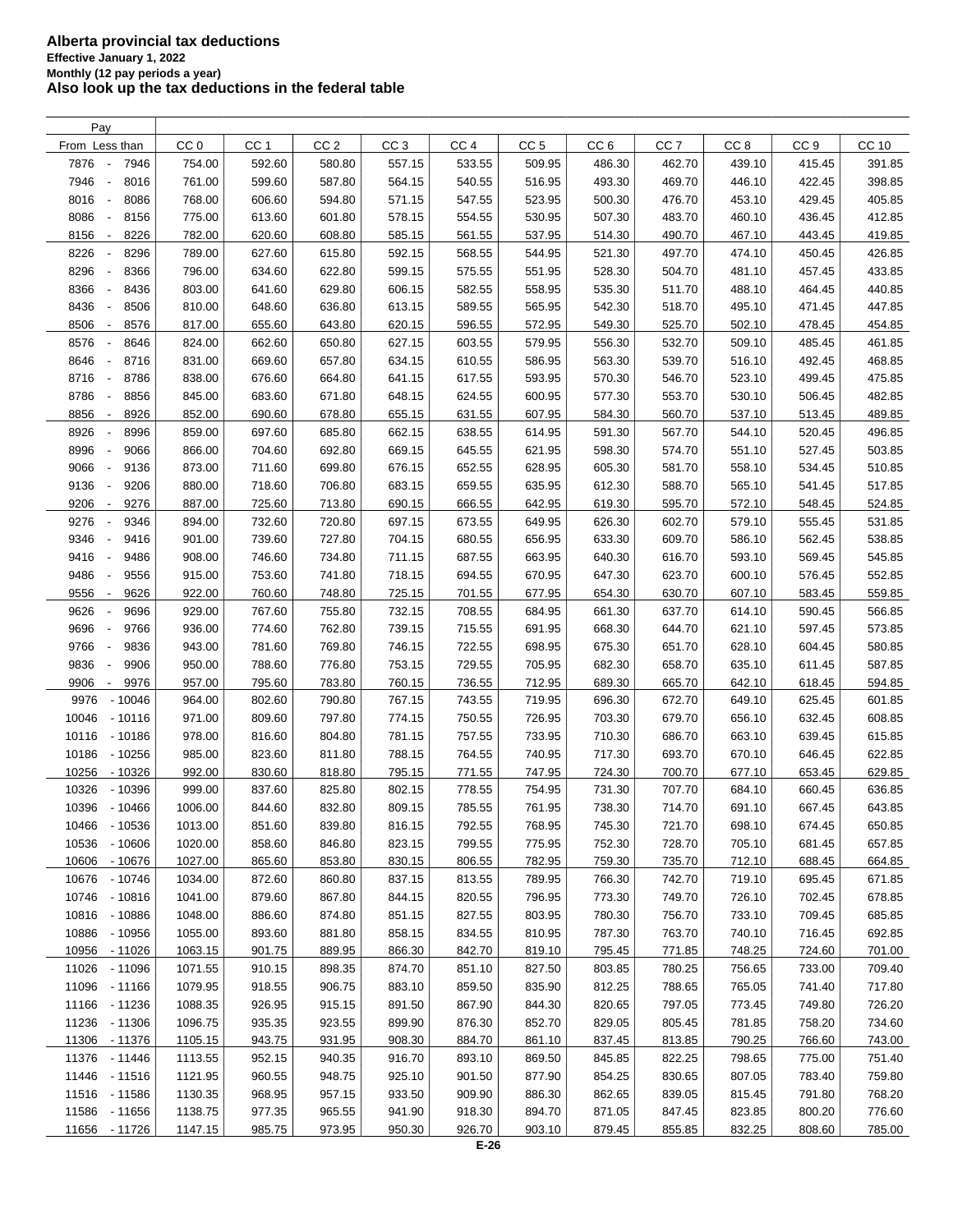| Pay               |                 |                 |                 |                 |                 |                 |                    |                    |                 |                    |         |
|-------------------|-----------------|-----------------|-----------------|-----------------|-----------------|-----------------|--------------------|--------------------|-----------------|--------------------|---------|
| From Less than    | CC <sub>0</sub> | CC <sub>1</sub> | CC <sub>2</sub> | CC <sub>3</sub> | CC <sub>4</sub> | CC <sub>5</sub> | CC <sub>6</sub>    | CC <sub>7</sub>    | CC <sub>8</sub> | CC <sub>9</sub>    | CC 10   |
| 11726<br>$-11822$ | 1157.10         | 995.70          | 983.90          | 960.30          | 936.65          | 913.05          | 889.45             | 865.80             | 842.20          | 818.60             | 794.95  |
| 11822 - 11918     | 1168.65         | 1007.20         | 995.40          | 971.80          | 948.20          | 924.55          | 900.95             | 877.35             | 853.70          | 830.10             | 806.50  |
| 11918 - 12014     | 1180.15         | 1018.75         | 1006.95         | 983.30          | 959.70          | 936.10          | 912.45             | 888.85             | 865.25          | 841.60             | 818.00  |
| 12014 - 12110     | 1191.65         | 1030.25         | 1018.45         | 994.85          | 971.20          | 947.60          | 924.00             | 900.35             | 876.75          | 853.15             | 829.50  |
| 12110<br>- 12206  | 1203.20         | 1041.80         | 1029.95         | 1006.35         | 982.75          | 959.10          | 935.50             | 911.90             | 888.25          | 864.65             | 841.05  |
| 12206<br>$-12302$ | 1214.70         | 1053.30         | 1041.50         | 1017.90         | 994.25          | 970.65          | 947.05             | 923.40             | 899.80          | 876.20             | 852.55  |
| 12302             |                 |                 |                 |                 |                 |                 | 958.55             | 934.95             |                 |                    |         |
| $-12398$          | 1226.25         | 1064.80         | 1053.00         | 1029.40         | 1005.80         | 982.15          |                    |                    | 911.30          | 887.70             | 864.10  |
| 12398<br>$-12494$ | 1237.75         | 1076.35         | 1064.55         | 1040.90         | 1017.30         | 993.70          | 970.05             | 946.45             | 922.85          | 899.20             | 875.60  |
| 12494<br>$-12590$ | 1249.25         | 1087.85         | 1076.05         | 1052.45         | 1028.80         | 1005.20         | 981.60             | 957.95             | 934.35          | 910.75             | 887.10  |
| 12590<br>$-12686$ | 1260.80         | 1099.40         | 1087.55         | 1063.95         | 1040.35         | 1016.70         | 993.10             | 969.50             | 945.85          | 922.25             | 898.65  |
| 12686<br>$-12782$ | 1272.30         | 1110.90         | 1099.10         | 1075.50         | 1051.85         | 1028.25         | 1004.65            | 981.00             | 957.40          | 933.80             | 910.15  |
| 12782<br>- 12878  | 1283.85         | 1122.40         | 1110.60         | 1087.00         | 1063.40         | 1039.75         | 1016.15            | 992.55             | 968.90          | 945.30             | 921.70  |
| 12878<br>- 12974  | 1295.35         | 1133.95         | 1122.15         | 1098.50         | 1074.90         | 1051.30         | 1027.65            | 1004.05            | 980.45          | 956.80             | 933.20  |
| 12974 - 13070     | 1306.85         | 1145.45         | 1133.65         | 1110.05         | 1086.40         | 1062.80         | 1039.20            | 1015.55            | 991.95          | 968.35             | 944.70  |
| 13070 - 13166     | 1318.40         | 1157.00         | 1145.15         | 1121.55         | 1097.95         | 1074.30         | 1050.70            | 1027.10            | 1003.45         | 979.85             | 956.25  |
| 13166<br>- 13262  | 1330.80         | 1169.40         | 1157.60         | 1133.95         | 1110.35         | 1086.75         | 1063.10            | 1039.50            | 1015.90         | 992.25             | 968.65  |
| 13262<br>$-13358$ | 1343.30         | 1181.85         | 1170.05         | 1146.45         | 1122.85         | 1099.20         | 1075.60            | 1052.00            | 1028.35         | 1004.75            | 981.15  |
| 13358<br>$-13454$ | 1355.75         | 1194.35         | 1182.55         | 1158.95         | 1135.30         | 1111.70         | 1088.10            | 1064.45            | 1040.85         | 1017.25            | 993.60  |
| 13454<br>$-13550$ | 1368.25         | 1206.85         | 1195.00         | 1171.40         | 1147.80         | 1124.15         | 1100.55            | 1076.95            | 1053.30         | 1029.70            | 1006.10 |
| 13550<br>$-13646$ | 1380.70         | 1219.30         | 1207.50         | 1183.90         | 1160.25         | 1136.65         | 1113.05            | 1089.40            | 1065.80         | 1042.20            | 1018.55 |
| 13646<br>- 13742  | 1393.20         | 1231.80         | 1220.00         | 1196.35         | 1172.75         | 1149.15         | 1125.50            | 1101.90            | 1078.30         | 1054.65            | 1031.05 |
| 13742<br>- 13838  | 1405.70         | 1244.25         | 1232.45         | 1208.85         | 1185.25         | 1161.60         | 1138.00            | 1114.40            | 1090.75         | 1067.15            | 1043.55 |
| 13838<br>- 13934  | 1418.15         | 1256.75         | 1244.95         | 1221.35         | 1197.70         | 1174.10         | 1150.50            | 1126.85            | 1103.25         | 1079.65            | 1056.00 |
| 13934<br>$-14030$ | 1430.65         | 1269.25         | 1257.40         | 1233.80         | 1210.20         | 1186.55         | 1162.95            | 1139.35            | 1115.70         | 1092.10            | 1068.50 |
| 14030<br>$-14126$ | 1443.10         | 1281.70         | 1269.90         | 1246.30         | 1222.65         | 1199.05         | 1175.45            | 1151.80            | 1128.20         | 1104.60            | 1080.95 |
| 14126<br>$-14222$ | 1455.60         | 1294.20         | 1282.40         | 1258.75         | 1235.15         | 1211.55         | 1187.90            | 1164.30            | 1140.70         | 1117.05            | 1093.45 |
| 14222<br>- 14318  | 1468.10         | 1306.65         | 1294.85         | 1271.25         | 1247.65         | 1224.00         | 1200.40            | 1176.80            | 1153.15         | 1129.55            | 1105.95 |
| 14318<br>- 14414  | 1480.55         | 1319.15         | 1307.35         | 1283.75         | 1260.10         | 1236.50         | 1212.90            | 1189.25            | 1165.65         | 1142.05            | 1118.40 |
| 14414<br>$-14510$ | 1493.05         | 1331.65         | 1319.80         | 1296.20         | 1272.60         | 1248.95         | 1225.35            | 1201.75            | 1178.10         | 1154.50            | 1130.90 |
|                   |                 |                 |                 |                 |                 |                 |                    |                    |                 |                    |         |
| 14510<br>$-14606$ | 1505.50         | 1344.10         | 1332.30         | 1308.70         | 1285.05         | 1261.45         | 1237.85            | 1214.20            | 1190.60         | 1167.00            | 1143.35 |
| 14606<br>$-14702$ | 1518.00         | 1356.60         | 1344.80         | 1321.15         | 1297.55         | 1273.95         | 1250.30            | 1226.70            | 1203.10         | 1179.45            | 1155.85 |
| 14702<br>- 14798  | 1530.50         | 1369.05         | 1357.25         | 1333.65         | 1310.05         | 1286.40         | 1262.80            | 1239.20            | 1215.55         | 1191.95            | 1168.35 |
| 14798<br>- 14894  | 1542.95         | 1381.55         | 1369.75         | 1346.15         | 1322.50         | 1298.90         | 1275.30            | 1251.65            | 1228.05         | 1204.45            | 1180.80 |
| 14894<br>- 14990  | 1555.45         | 1394.05         | 1382.20         | 1358.60         | 1335.00         | 1311.35         | 1287.75            | 1264.15            | 1240.50         | 1216.90            | 1193.30 |
| 14990<br>$-15086$ | 1567.90         | 1406.50         | 1394.70         | 1371.10         | 1347.45         | 1323.85         | 1300.25            | 1276.60            | 1253.00         | 1229.40            | 1205.75 |
| 15086<br>$-15182$ | 1580.40         | 1419.00         | 1407.20         | 1383.55         | 1359.95         | 1336.35         | 1312.70            | 1289.10            | 1265.50         | 1241.85            | 1218.25 |
| 15182 - 15278     | 1592.90         | 1431.45         | 1419.65         | 1396.05         | 1372.45         | 1348.80         | 1325.20            | 1301.60            | 1277.95         | 1254.35            | 1230.75 |
| 15278 - 15374     | 1605.35         | 1443.95         | 1432.15         | 1408.55         | 1384.90         | 1361.30         | 1337.70            | 1314.05            | 1290.45         | 1266.85            | 1243.20 |
| 15374 - 15470     | 1617.85         | 1456.45         | 1444.60         | 1421.00         | 1397.40         | 1373.75         | 1350.15            | 1326.55            | 1302.90         | 1279.30            | 1255.70 |
| 15470 - 15566     | 1630.30         | 1468.90         | 1457.10         | 1433.50         | 1409.85         | 1386.25         | 1362.65            | 1339.00            | 1315.40         | 1291.80            | 1268.15 |
| 15566 - 15662     | 1642.80         | 1481.40         | 1469.60         | 1445.95         | 1422.35         | 1398.75         | 1375.10            | 1351.50            | 1327.90         | 1304.25            | 1280.65 |
| 15662 - 15758     | 1655.30         | 1493.85         | 1482.05         | 1458.45         | 1434.85         | 1411.20         | 1387.60            | 1364.00            | 1340.35         | 1316.75            | 1293.15 |
| 15758 - 15854     | 1667.75         | 1506.35         | 1494.55         | 1470.95         | 1447.30         | 1423.70         | 1400.10            | 1376.45            | 1352.85         | 1329.25            | 1305.60 |
| 15854 - 15950     | 1680.25         | 1518.85         | 1507.00         | 1483.40         | 1459.80         | 1436.15         | 1412.55            | 1388.95            | 1365.30         | 1341.70            | 1318.10 |
| 15950<br>- 16046  | 1692.70         | 1531.30         | 1519.50         | 1495.90         | 1472.25         | 1448.65         | 1425.05            | 1401.40            | 1377.80         | 1354.20            | 1330.55 |
| 16046 - 16142     | 1705.20         | 1543.80         | 1532.00         | 1508.35         | 1484.75         | 1461.15         | 1437.50            | 1413.90            | 1390.30         | 1366.65            | 1343.05 |
| 16142 - 16238     | 1717.70         | 1556.25         | 1544.45         | 1520.85         | 1497.25         | 1473.60         | 1450.00            | 1426.40            | 1402.75         | 1379.15            | 1355.55 |
| 16238 - 16334     | 1730.15         | 1568.75         | 1556.95         | 1533.35         | 1509.70         | 1486.10         | 1462.50            | 1438.85            | 1415.25         | 1391.65            | 1368.00 |
| 16334 - 16430     | 1742.65         | 1581.25         | 1569.40         | 1545.80         | 1522.20         | 1498.55         | 1474.95            | 1451.35            | 1427.70         | 1404.10            | 1380.50 |
| 16430 - 16526     | 1755.10         | 1593.70         | 1581.90         | 1558.30         | 1534.65         | 1511.05         | 1487.45            | 1463.80            | 1440.20         | 1416.60            | 1392.95 |
| 16526 - 16622     | 1767.60         | 1606.20         | 1594.40         | 1570.75         | 1547.15         | 1523.55         | 1499.90            | 1476.30            | 1452.70         | 1429.05            | 1405.45 |
| 16622 - 16718     | 1780.10         | 1618.65         | 1606.85         | 1583.25         | 1559.65         | 1536.00         | 1512.40            | 1488.80            | 1465.15         | 1441.55            | 1417.95 |
| 16718 - 16814     | 1792.55         | 1631.15         | 1619.35         | 1595.75         | 1572.10         | 1548.50         |                    |                    | 1477.65         |                    | 1430.40 |
| 16814 - 16910     | 1805.05         | 1643.65         | 1631.80         | 1608.20         | 1584.60         | 1560.95         | 1524.90<br>1537.35 | 1501.25<br>1513.75 | 1490.10         | 1454.05<br>1466.50 | 1442.90 |
|                   |                 |                 |                 |                 |                 |                 |                    |                    |                 |                    |         |
| 16910 - 17006     | 1817.50         | 1656.10         | 1644.30         | 1620.70         | 1597.05         | 1573.45         | 1549.85            | 1526.20            | 1502.60         | 1479.00            | 1455.35 |